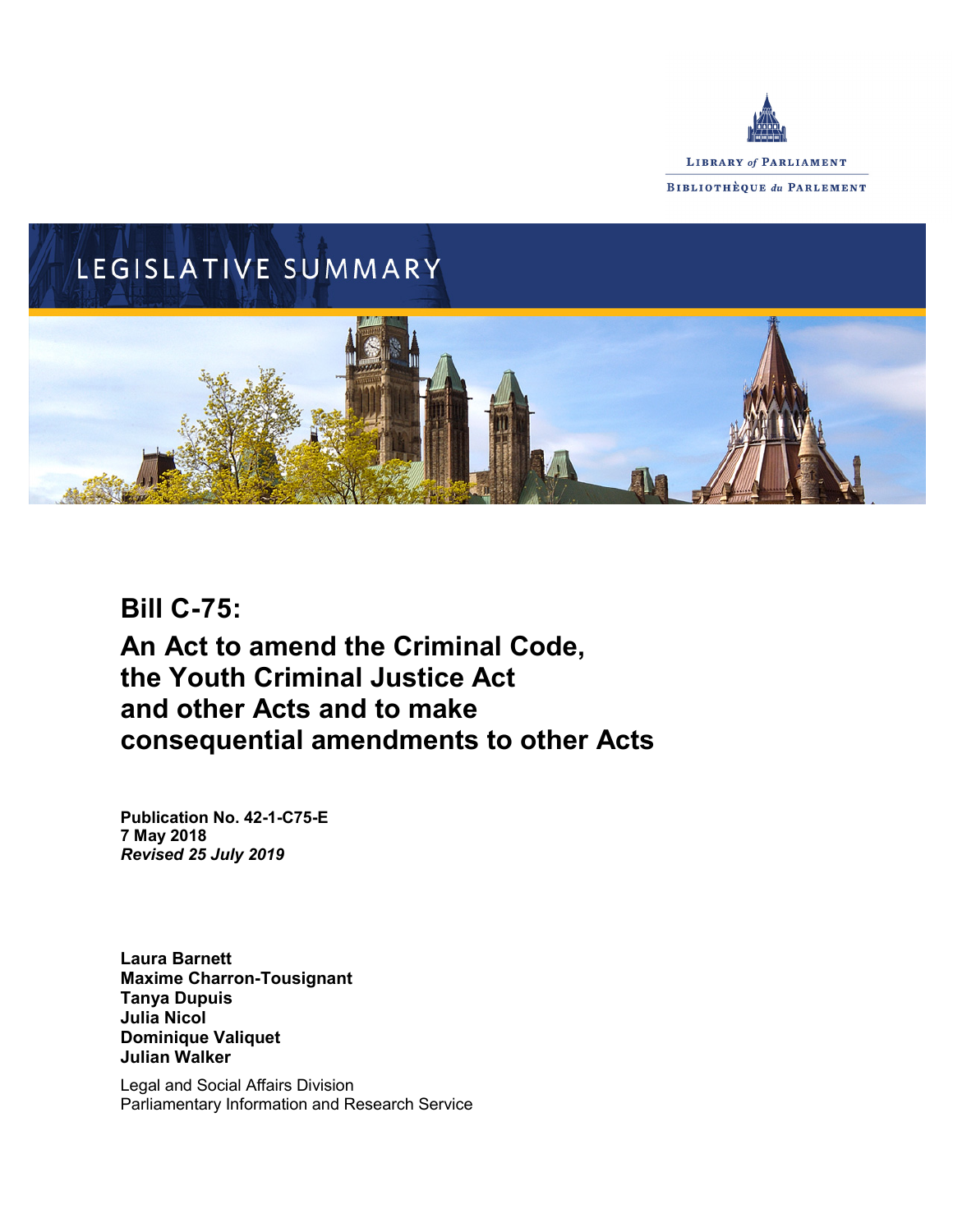Library of Parliament *Legislative Summaries* summarize bills currently before Parliament and provide background about them in an objective and impartial manner. They are prepared by the Parliamentary Information and Research Service, which carries out research for and provides information and analysis to parliamentarians and Senate and House of Commons committees and parliamentary associations. Legislative Summaries are revised as needed to reflect amendments made to bills as they move through the legislative process.

Notice: For clarity of exposition, the legislative proposals set out in the bill described in this Legislative Summary are stated as if they had already been adopted or were in force. It is important to note, however, that bills may be amended during their consideration by the House of Commons and Senate, and have no force or effect unless and until they are passed by both houses of Parliament, receive Royal Assent, and come into force.

Any substantive changes in this Legislative Summary that have been made since the preceding issue are indicated in **bold print**.

© Library of Parliament, Ottawa, Canada, 2019

*Legislative Summary of Bill C-75* (Legislative Summary)

Publication No. 42-1-C75-E

Ce document est également publié en français.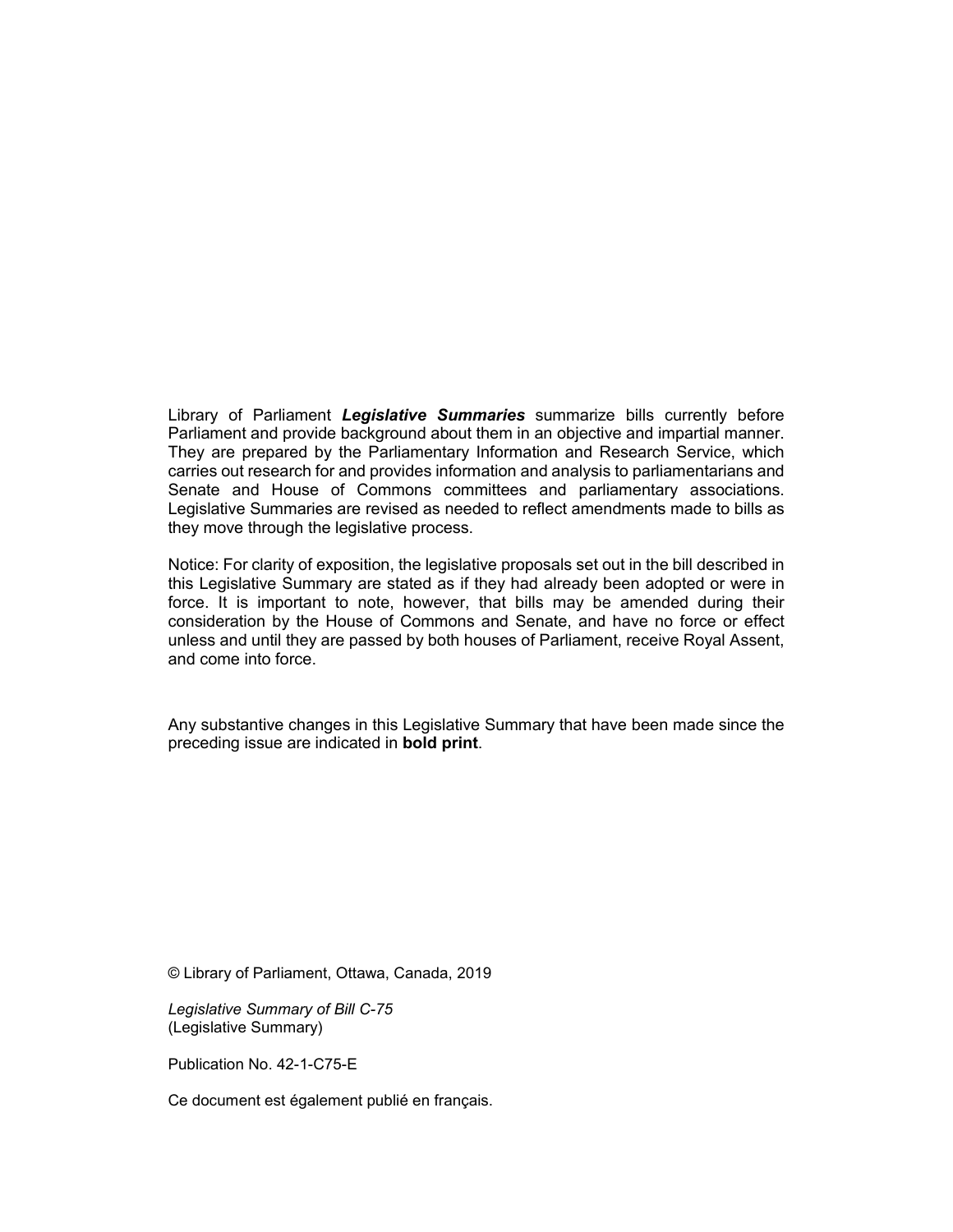# **CONTENTS**

| 1 |         |                                                                                                                                                                        |  |
|---|---------|------------------------------------------------------------------------------------------------------------------------------------------------------------------------|--|
| 2 |         |                                                                                                                                                                        |  |
|   | 2.1     | Amendments to the Criminal Code                                                                                                                                        |  |
|   | 211     | Reclassification and Standardization of Certain Offences 3                                                                                                             |  |
|   |         |                                                                                                                                                                        |  |
|   | 2.1.2   |                                                                                                                                                                        |  |
|   | 2.1.2.1 |                                                                                                                                                                        |  |
|   |         |                                                                                                                                                                        |  |
|   | 2.1.3   |                                                                                                                                                                        |  |
|   | 2.1.3.1 |                                                                                                                                                                        |  |
|   |         |                                                                                                                                                                        |  |
|   | 214     |                                                                                                                                                                        |  |
|   | 2.1.4.1 |                                                                                                                                                                        |  |
|   | 21.4.2  |                                                                                                                                                                        |  |
|   | 2.1.5   |                                                                                                                                                                        |  |
|   | 2.1.5.1 |                                                                                                                                                                        |  |
|   | 2.1.5.2 |                                                                                                                                                                        |  |
|   | 2.1.6   |                                                                                                                                                                        |  |
|   | 2.1.6.1 |                                                                                                                                                                        |  |
|   |         |                                                                                                                                                                        |  |
|   | 2.1.7   | Proceedings and Evidence: Case Management,<br>Jurisdiction of the Attorney General, Execution of Warrants,<br>Language and Appearance of the Accused, and Evidence  17 |  |
|   |         |                                                                                                                                                                        |  |
|   |         |                                                                                                                                                                        |  |
|   |         |                                                                                                                                                                        |  |
|   |         | 2.1.7.2 Jurisdiction of the Attorney General                                                                                                                           |  |
|   | 2.1.7.3 | <b>Execution of Warrants Throughout Canada</b><br>(Clauses 19, 66, 152, 180, 181, 191, 192,                                                                            |  |
|   | 2.1.7.4 | Language of Accused                                                                                                                                                    |  |
|   | 2.1.7.5 | Remote Appearance by Accused, Witnesses and Other Persons<br>(Clauses 41, 188, 198, 199, 203, 216, 242, 274,                                                           |  |
|   | 2.1.7.6 | Admission in Evidence of Routine Police Evidence by Affidavit                                                                                                          |  |
|   | 2.1.8   |                                                                                                                                                                        |  |
|   | 2.1.9   |                                                                                                                                                                        |  |
|   |         |                                                                                                                                                                        |  |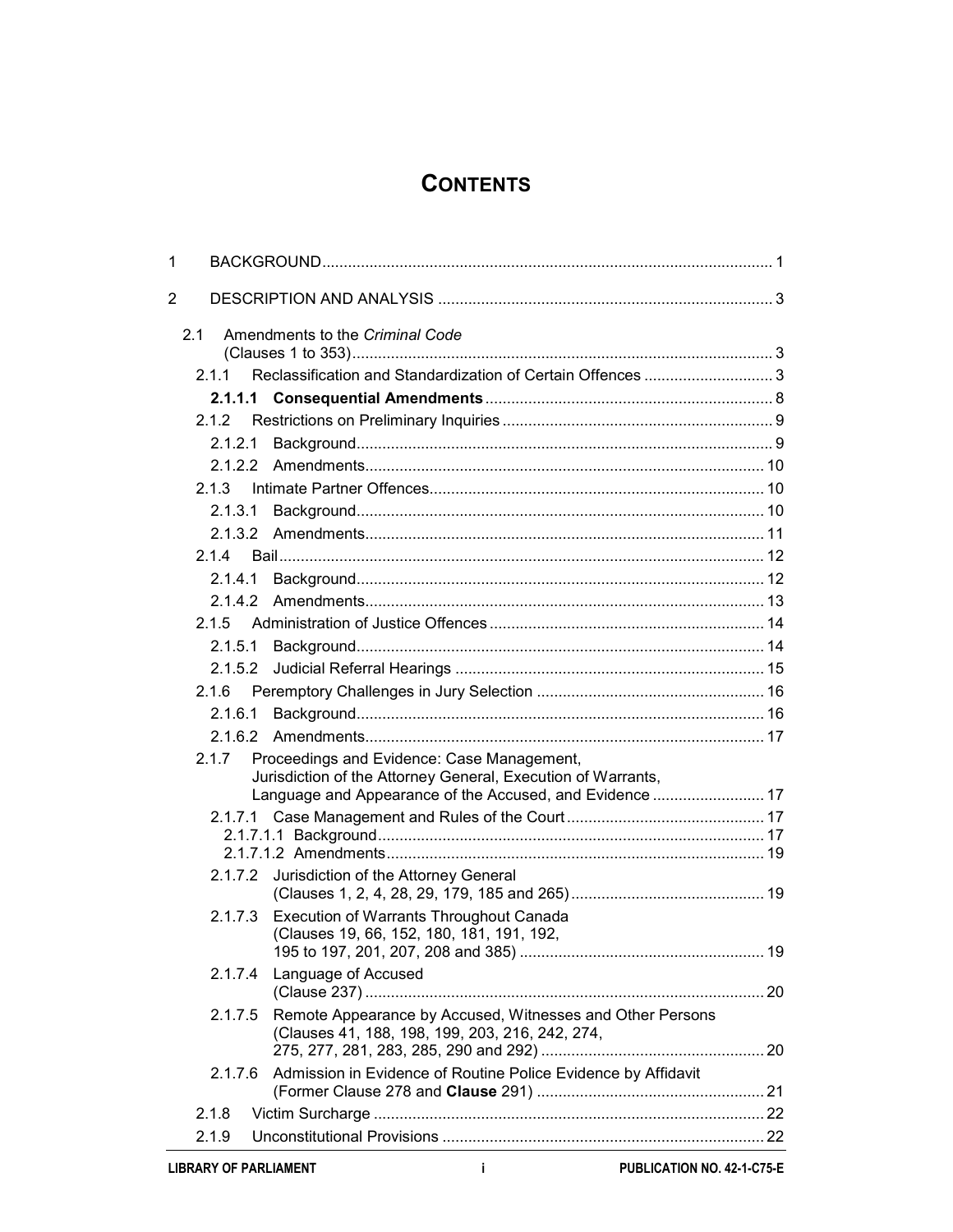|       | 2.2 Amendments to the Youth Criminal Justice Act                                            | 24 |
|-------|---------------------------------------------------------------------------------------------|----|
| 2.2.1 | Administration of Justice Offences                                                          |    |
| 2.2.2 | Factors to Be Considered When Imposing Conditions                                           |    |
| 2.2.3 | <b>Adult Sentences</b>                                                                      | 25 |
| 2.2.4 | Publication of the Names of Young Persons                                                   |    |
| 2.3   | Amendment to An Act to amend the Criminal Code<br>(exploitation and trafficking in persons) | 25 |
| 2.4   | Coming into Force                                                                           |    |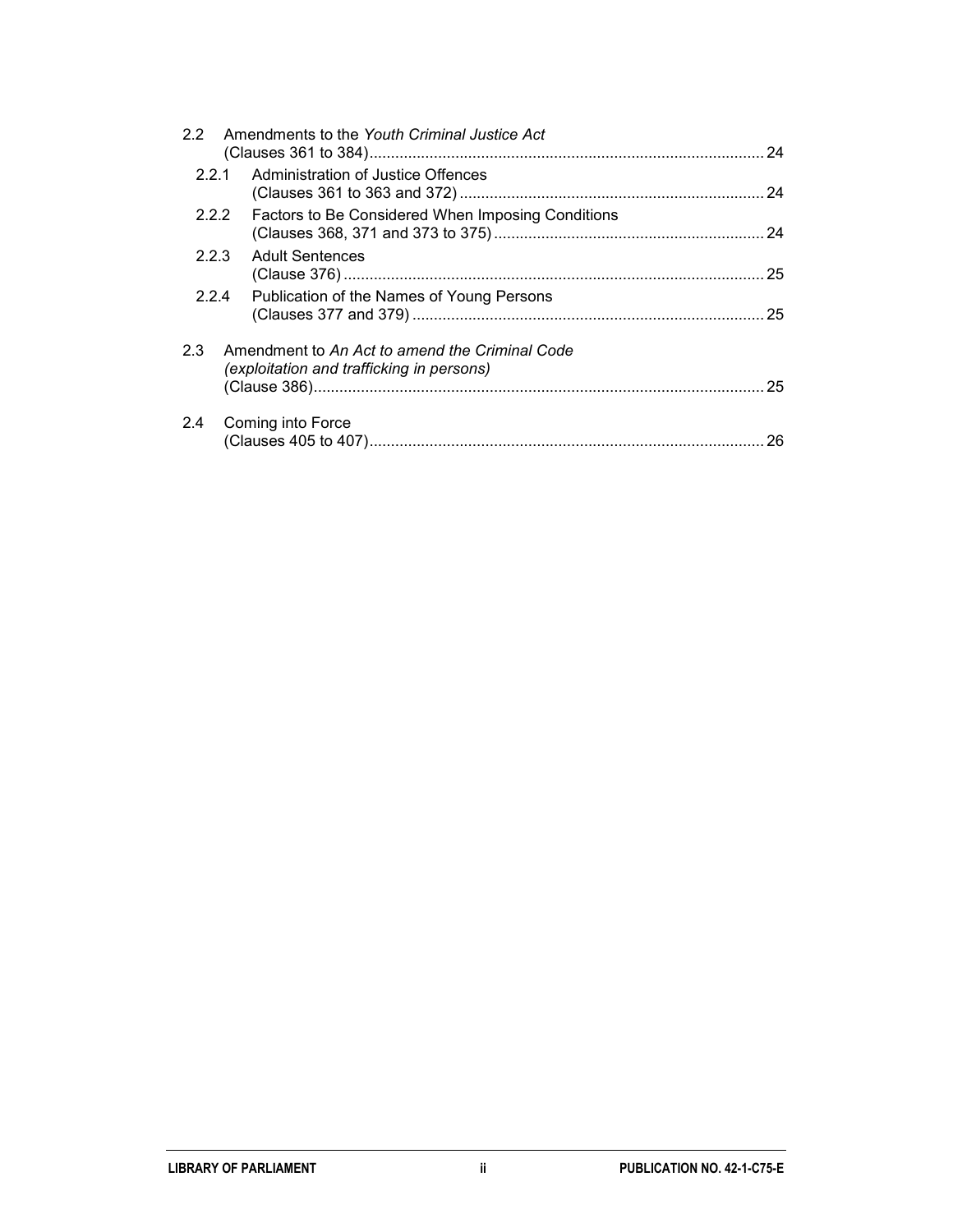# LEGISLATIVE SUMMARY OF BILL C-75: AN ACT TO AMEND THE CRIMINAL CODE, THE YOUTH CRIMINAL JUSTICE ACT AND OTHER ACTS AND TO MAKE CONSEQUENTIAL AMENDMENTS TO OTHER ACTS

# 1 BACKGROUND

On 29 March 2018, the Honourable Jody Wilson-Raybould, **then** Minister of Justice and Attorney General of Canada, introduced Bill C-75, An Act to amend the Criminal Code, the Youth Criminal Justice Act and other Acts and to make consequential amendments to other Acts,<sup>[1](#page-29-0)</sup> in the House of Commons.

After second reading, the bill was referred to the House of Commons Standing Committee on Justice and Human Rights for consideration on 11 June 2018. This committee adopted more than 50 amendments to the bill on [2](#page-29-1)4 and 29 October 2018.<sup>2</sup> Many of these are technical amendments. In addition, four other technical amendments were adopted at the report stage on 20 November 2018.<sup>[3](#page-29-2)</sup>

The bill was introduced in the Senate, where it received first reading on 3 December 2018. **It received second reading and was referred to the Standing Senate Committee on Legal and Constitutional Affairs on 4 April 2019. On 4 June 2019, the committee reported the bill back to the Senate with 14 amendments and seven observations.[4](#page-29-3) The bill was passed by the Senate without additional amendments on third reading on 13 June 2019, and a message was sent to the House of Commons the same day.**

**The House of Commons considered the Senate's amendments on 17 and 19 June 2019 and adopted a motion approving (in whole or in part) 10 amendments, replacing (in whole or in part) four amendments, adding one new amendment and rejecting one.[5](#page-29-4) As the Senate did not insist on its amendments, the bill subsequently received Royal Assent on 21 June 2019.**

This bill is intended to make the criminal justice system more modern and efficient and to reduce delays in criminal proceedings. $6$  The proposed amendments are in response to the Supreme Court of Canada rulings in *R. v. Jordan* and *R. v. Cody*, [7](#page-30-0) and to the final report of the Standing Senate Committee on Legal and Constitutional Affairs, *Delaying Justice is Denying Justice: An Urgent Need to Address Lengthy Court Delays in Canada*. [8](#page-30-1) According to the federal government, many of these reforms "reflect collaborative efforts to address court delays, and have been identified as priorities by federal, provincial, and territorial Justice Ministers." [9](#page-30-2)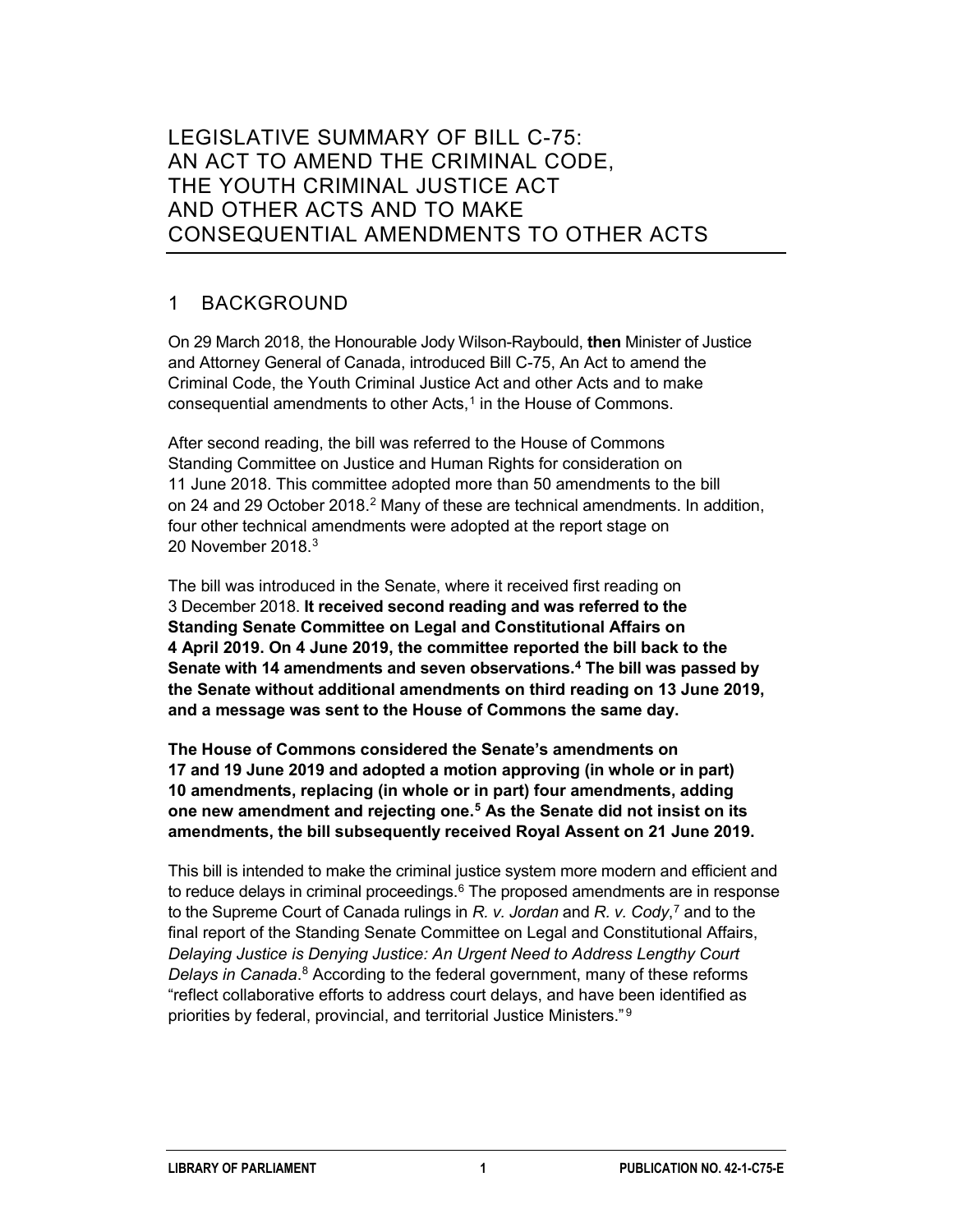The bill amends many aspects of criminal law and criminal procedure in the *Criminal Code* (the Code) to:

- reclassify a number of criminal offences (many offences that can only be prosecuted by indictment and are punishable by 10 years' imprisonment or less now become hybrid offences, and the maximum penalty of imprisonment for almost all summary conviction offences is standardized to two years less a day);
- restrict the availability of preliminary inquiries to adults accused of an offence punishable by **a maximum term of imprisonment of 14 years or more**;
- better protect victims of intimate partner violence (by introducing the concept of "intimate partner" and making it applicable to the entire Code; by imposing a reverse onus at bail for repeat offences; and by allowing a higher maximum penalty in cases involving repeat offences);
- modernize bail practices and procedures by providing that any bail decision must give primary consideration to releasing the accused at the earliest reasonable opportunity and on the least onerous conditions possible and by requiring special consideration to the circumstances of accused persons who are Indigenous or members of vulnerable populations;
- give judges and the police greater discretion regarding administration of justice offences by creating an alternative mechanism if the failure to comply or appear in question has not caused harm to victims;
- strengthen the case management powers of judges, allow some evidence to be admissible, facilitate hearings in another territorial division, and simplify the process for making rules of court;
- reform the jury selection process, particularly by abolishing peremptory challenges, which allow Crown and defence counsel to exclude a potential juror without giving a reason, and by empowering judges to decide on all challenges for cause; and
- facilitate the appearance by audioconference or videoconference of all individuals involved in criminal cases.

The bill also amends the *Youth Criminal Justice Act* (YCJA),<sup>10</sup> in particular "to encourage a more flexible response to administration of justice offences." [11](#page-30-4)

As well, Bill C-75 reintroduces legislative amendments from the following bills:

- Bill C-28, An Act to amend the Criminal Code (victim surcharge);**[12](#page-30-5)**
- Bill C-38, An Act to amend An Act to amend the Criminal Code (exploitation and trafficking in persons); and
- Bill C-39, An Act to amend the Criminal Code (unconstitutional provisions) and to make consequential amendments to other Acts (this bill also included amendments similar to those in Bill C-32, An Act related to the repeal of section 159 of the Criminal Code).

Lastly, Bill C-75 includes provisions to coordinate with the following bills, which in some cases amend the same provisions: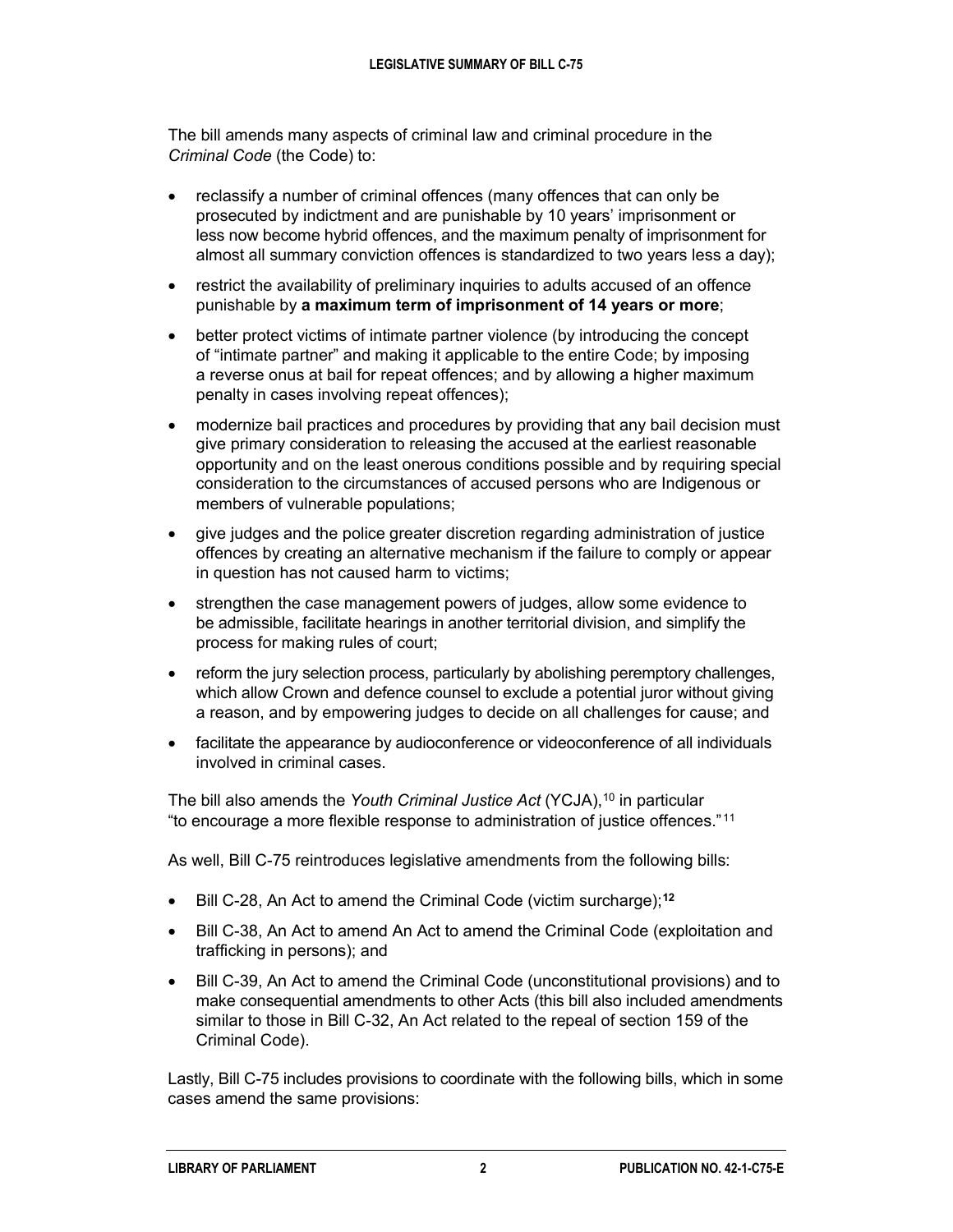- Bill C-45, An Act respecting cannabis and to amend the Controlled Drugs and Substances Act, the Criminal Code and other Acts;
- Bill C-46, An Act to amend the Criminal Code (offences relating to conveyances) and to make consequential amendments to other Acts;
- Bill C-51, An Act to amend the Criminal Code and the Department of Justice Act and to make consequential amendments to another Act; and
- Bill C-59, An Act respecting national security matters.

# 2 DESCRIPTION AND ANALYSIS

2.1 AMENDMENTS TO THE *CRIMINAL CODE* (CLAUSES 1 TO 353)

#### 2.1.1 RECLASSIFICATION AND STANDARDIZATION OF CERTAIN OFFENCES

The bill amends over **110** offences that are punishable by a maximum penalty of 10 years or less and currently may only be prosecuted as an indictable offence. Under the bill, these offences become hybrid offences, meaning that they can be prosecuted either as an indictable offence or as a summary conviction offence (as decided by the prosecution). However, not all indictable Code offences punishable by a maximum penalty of 10 years or less are hybridized. These exceptions include certain firearms offences, such as possession of a firearm or another weapon knowing its possession is unauthorized (section 92), weapons trafficking (section 99), possession for purpose of weapons trafficking (section 100) and importing or exporting certain firearms knowing it is unauthorized (section 103).

Of the amendments adopted by the House of Commons, some ensure that the following Code offences are no longer hybridized:

- providing or collecting property for certain activities (section 83.02);
- providing, making available, etc., property or services for terrorist purposes (section 83.03);
- using or possessing property for terrorist purposes (section 83.04);
- participating in an activity of a terrorist group (section  $83.18(1)$ );
- leaving Canada to participate in an activity of a terrorist group (section 83.181);
- advocating or promoting commission of terrorism offences (section 83.221);
- concealing a person who carried out a terrorist activity (section 83.23(1)(b)) and concealing a person who is likely to carry out a terrorist activity (section 83.23(2)); and
- advocating genocide (section 318(1)).

In addition, further to an amendment adopted by the House of Commons Standing Committee on Justice and Human Rights, the offence of keeping a common bawdy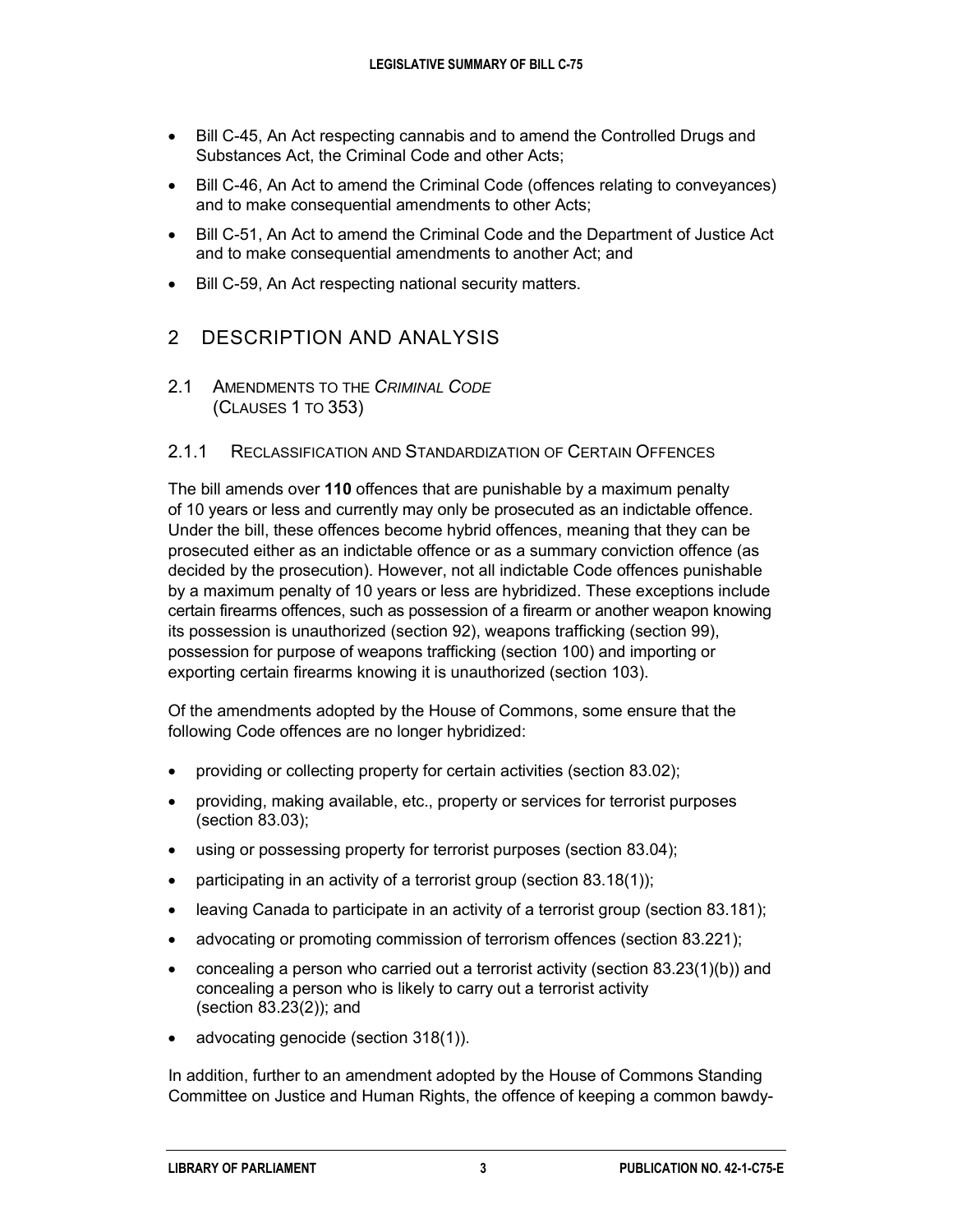house is no longer hybridized since all common bawdy-house offences and provisions are repealed.<sup>[13](#page-30-6)</sup>

Table 1 presents all the offences being hybridized.

| <b>Bill C-75</b> | <b>Criminal Code</b>    | Offence                                                                                         |
|------------------|-------------------------|-------------------------------------------------------------------------------------------------|
| Clause 6         | Section 52(1)           | Sabotage                                                                                        |
| Clause 7         | Section 57(3)           | Possession of forged passport, etc.                                                             |
| Clause 8         | Section 58(1)           | Fraudulent use of certificate of citizenship                                                    |
| Clause 9         | Section 62(1)           | Offences in relation to military forces                                                         |
| Clause 10        | Section 65              | Punishment of rioter; Concealment of identity                                                   |
| Clause 11        | Section 69              | Neglect by peace officer                                                                        |
| Clause 12        | Section 70(3)           | Unlawful drilling                                                                               |
| Clause 14        | Section 82(1)           | Possession of explosive                                                                         |
| Clause 33        | Section 121(3)          | Frauds on the government                                                                        |
| Clause 35        | Section 122             | Breach of trust by public officer                                                               |
| Clause 36        | Sections 123(1), 123(2) | Municipal corruption; Influencing municipal official                                            |
| Clause 37        | Section 124             | Selling or purchasing office                                                                    |
| Clause 38        | Section 125             | Influencing or negotiating appointments or dealing<br>in offices                                |
| Clause 39        | Section 126(1)          | Disobeying a statute                                                                            |
| Clause 42        | Section 138             | Offences relating to affidavits                                                                 |
| Clause 43        | Section 139(2)          | Obstructing justice                                                                             |
| Clause 44        | Section 141(1)          | Compounding indictable offences                                                                 |
| Clause 45        | Section 142             | Corruptly taking reward for recovery of goods                                                   |
| Clause 46        | Section 144             | Prison breach                                                                                   |
| Clause 48        | Section 146             | Permitting or assisting escape                                                                  |
| Clause 49        | Section 147             | Rescue or permitting escape                                                                     |
| Clause 50        | Section 148             | Assisting prisoner of war to escape                                                             |
| Clause 57        | Section 172(1)          | Corrupting children                                                                             |
| Clause 59        | Section 176(1)          | Obstructing or violence to or arrest<br>of officiating clergyman                                |
| Clause 61        | Section 180(1)          | Common nuisance                                                                                 |
| Clause 63        | Section 182             | Dead body                                                                                       |
| Clause 64        | Section 184(1)          | Interception                                                                                    |
| Clause 65        | Section 184.5(1)        | Interception of radio-based telephone communications                                            |
| Clause 67        | Section 191(1)          | Possession, etc.                                                                                |
| Clause 68        | Section 193(1)          | Disclosure of information                                                                       |
| Clause 69        | Section 193.1(1)        | Disclosure of information received from interception<br>of radio-based telephone communications |
| Clause 70        | Section 201(1)          | Keeping gaming or betting house                                                                 |
| Clause 71        | Section 206(1)          | Offence in relation to lotteries and games of chance                                            |

Table 1 – Reclassification of Indictable Offences (Maximum Term of Imprisonment of 10 Years or Less) as Hybrid Offences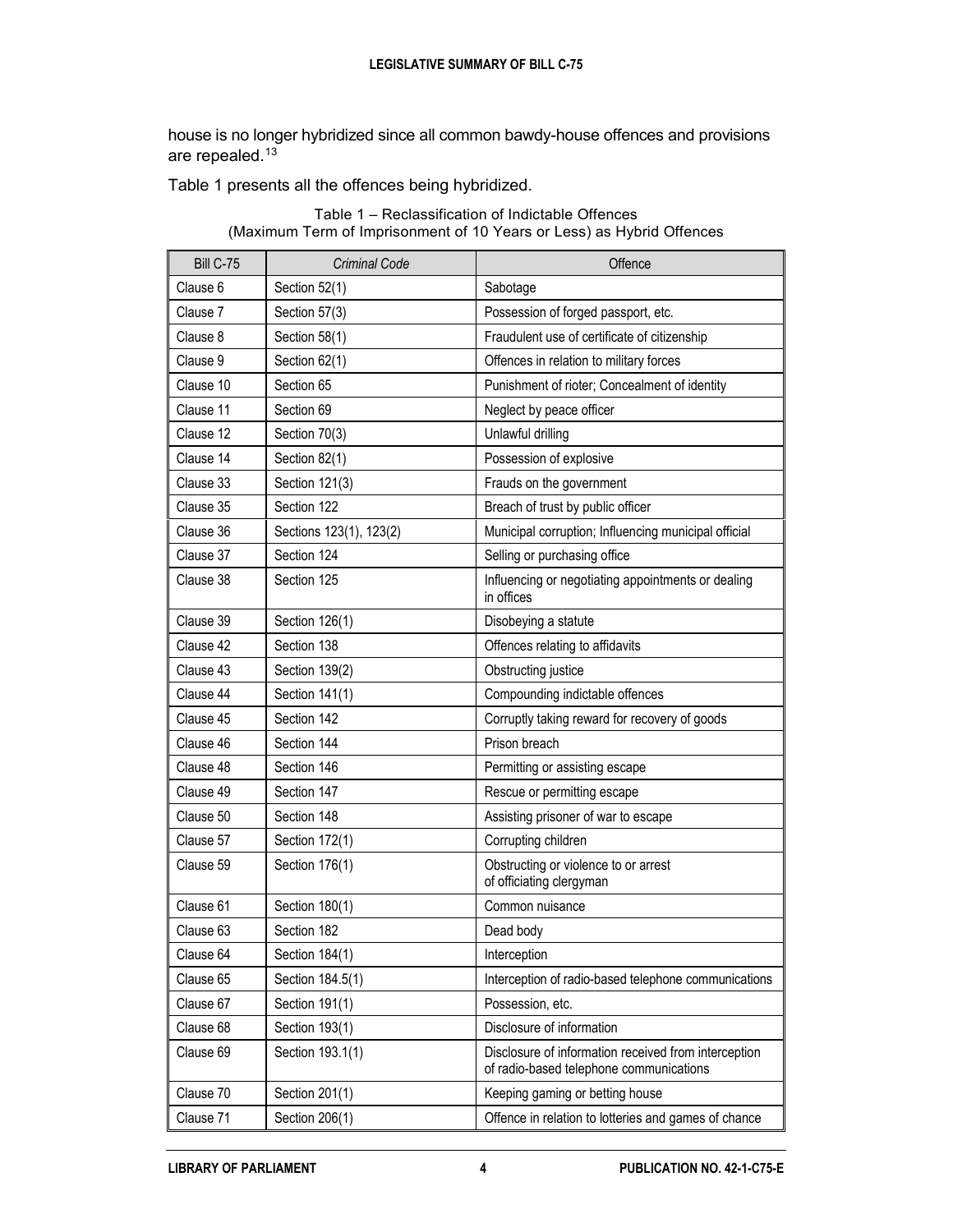#### **LEGISLATIVE SUMMARY OF BILL C-75**

| <b>Bill C-75</b>         | <b>Criminal Code</b>                | Offence                                                                                   |
|--------------------------|-------------------------------------|-------------------------------------------------------------------------------------------|
| Clause 72                | Section 209                         | Cheating at play                                                                          |
| Clause 76<br>Section 221 |                                     | Causing bodily harm by criminal negligence                                                |
| Clause 79                | Section 237                         | Punishment for infanticide                                                                |
| Clause 82                | Sections 242, 243                   | Neglect to obtain assistance in childbirth;<br>Concealing body of a child                 |
| Clause 83                | Section 245(1)                      | Administering noxious thing                                                               |
| Clause 84                | Sections 247(1), 247(2), 247(3)     | Traps likely to cause bodily harm; Bodily harm;<br>Offence-related place                  |
| Clause 85                | Section 249(3)                      | Dangerous operation causing bodily harm                                                   |
| Clause 86                | Section 251(1)                      | Unseaworthy vessel and unsafe aircraft                                                    |
| Clause 87                | Section 252(1.2)                    | Failure to stop at scene of accident                                                      |
| Clause 88                | Sections 255(2), 255(2.1), 255(2.2) | Impaired driving                                                                          |
| Clause 90                | Section 262                         | Impeding attempt to save life                                                             |
| Clause 104               | Section 279.02(1)                   | Material benefit - trafficking                                                            |
| Clause 105               | Section 279.03(1)                   | Withholding or destroying documents - trafficking                                         |
| Clause 106               | Section 280(1)                      | Abduction of person under age of 16                                                       |
| Clause 107               | Section 281                         | Abduction of person under age of 14                                                       |
| Clause 109               | Section 286.2(1)                    | Material benefit from sexual services                                                     |
| Clause 112               | Section 291(1)                      | Bigamy                                                                                    |
| Clause 113               | Section 292(1)                      | Procuring feigned marriage                                                                |
| Clause 114               | Section 293(1)                      | Polygamy                                                                                  |
| Clause 115               | Sections 293.1, 293.2               | Forced marriage; Marriage under age of 16 years                                           |
| Clause 116               | Section 294                         | Pretending to solemnize marriage                                                          |
| Clause 117               | Section 295                         | Marriage contrary to law                                                                  |
| Clause 118               | Sections 300, 301                   | Libel known to be false; Defamatory libel                                                 |
| Clause 119               | Section 302(3)                      | Extortion by libel                                                                        |
| Clause 122(1)            | Section 334(a)                      | Punishment for theft                                                                      |
| Clause 123               | Sections 338(1), 338(2)             | Fraudulently taking cattle or defacing brand;<br>Theft of cattle                          |
| Clause 124               | Section 339(1)                      | Taking possession, etc., of drift timber                                                  |
| Clause 125               | Section 340                         | Destroying documents of title                                                             |
| Clause 126               | Section 341                         | Fraudulent concealment                                                                    |
| Clause 128               | Section 351(2)                      | Disguise with intent                                                                      |
| Clause 129               | Section 352                         | Possession of instruments for breaking<br>into coin-operated or currency exchange devices |
| Clause 130               | Section 353(1)                      | Selling, etc., automobile master key                                                      |
| Clause 131               | Section 355(a)                      | Possession of property obtained by crime                                                  |
| Clause 132               | Section 357                         | Bringing into Canada property obtained by crime                                           |
| Clause 133               | Sections 362(2)(a), 362(3)          | False pretence or false statement                                                         |
| Clause 134               | Section 363                         | Obtaining execution of valuable security by fraud                                         |
| Clause 135               | Section 377(1)                      | Damaging documents                                                                        |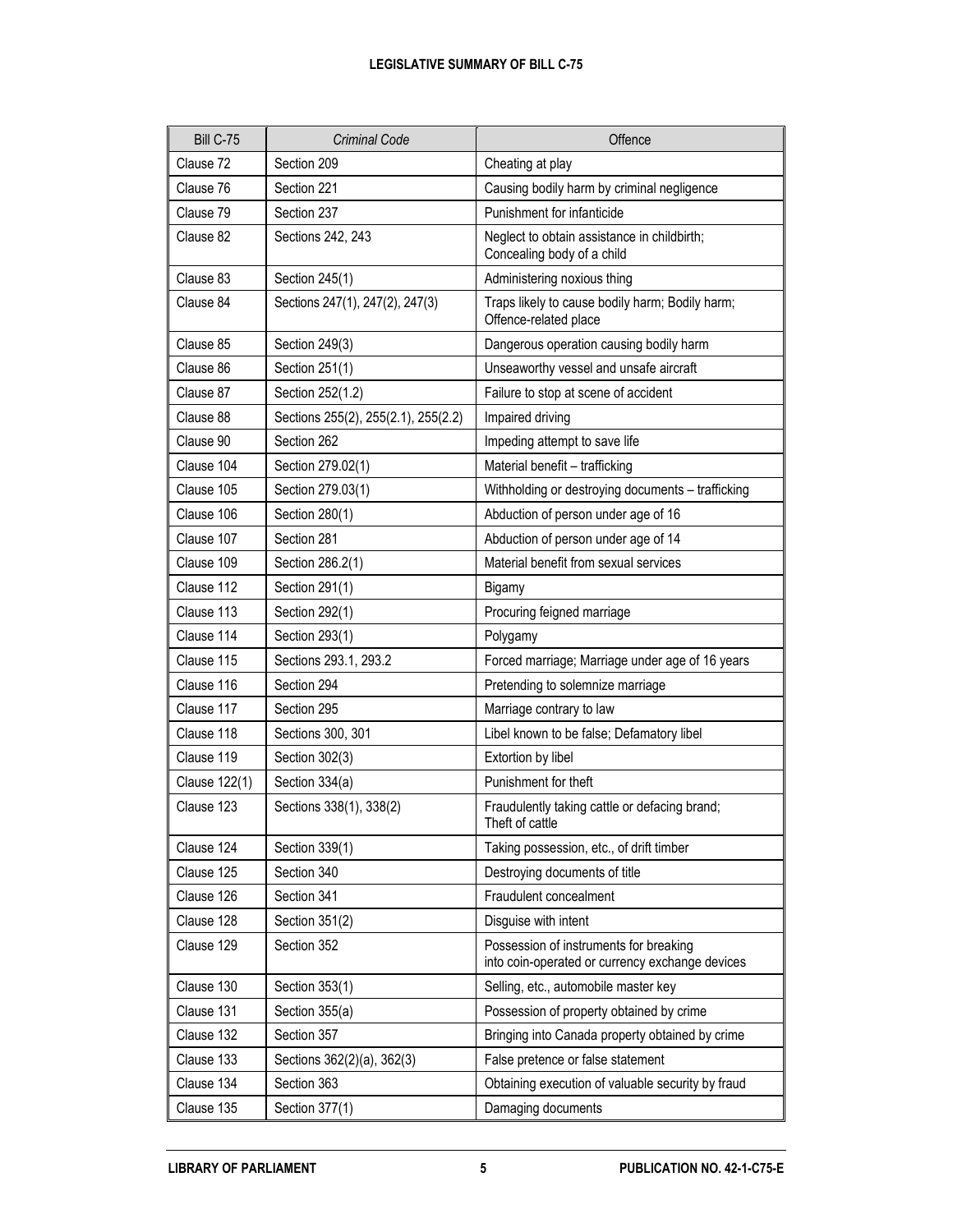#### **LEGISLATIVE SUMMARY OF BILL C-75**

| <b>Bill C-75</b> | Criminal Code           | Offence                                                                                                   |
|------------------|-------------------------|-----------------------------------------------------------------------------------------------------------|
| Clause 136       | Section 378             | Offences in relation to registers                                                                         |
| Clause 137       | Section 381             | Using mails to defraud                                                                                    |
| Clause 138       | Section 382             | Fraudulent manipulation of stock exchange transactions                                                    |
| Clause 139       | Section 382.1(1)        | Prohibited insider trading                                                                                |
| Clause 140       | Section 383(1)          | Gaming in stocks or merchandise                                                                           |
| Clause 141       | Section 384             | Broker reducing stock by selling for their own account                                                    |
| Clause 142       | Section 385(1)          | Fraudulent concealment of title documents                                                                 |
| Clause 143       | Section 386             | Fraudulent registration of a title                                                                        |
| Clause 144       | Section 387             | Fraudulent sale of real property                                                                          |
| Clause 145       | Section 388             | Misleading receipt                                                                                        |
| Clause 146       | Section 389(1)          | Fraudulent disposal of goods on which money advanced                                                      |
| Clause 147       | Section 390             | Fraudulent receipts under Bank Act                                                                        |
| Clause 148       | Section 392             | Disposal of property to defraud creditors                                                                 |
| Clause 149       | Sections 393(1), 393(2) | Fraud in relation to fares, etc.                                                                          |
| Clause 150       | Section 394(5)          | Fraud in relation to valuable minerals                                                                    |
| Clause 151       | Section 394.1(3)        | Possession of stolen or fraudulently obtained<br>valuable minerals                                        |
| Clause 153       | Section 396(1)          | Offences in relation to mines                                                                             |
| Clause 154       | Sections 397(1), 397(2) | Books and documents                                                                                       |
| Clause 155       | Section 399             | False return by public officer                                                                            |
| Clause 156       | Section 400(1)          | False prospectus, etc.                                                                                    |
| Clause 157       | Section 405             | Acknowledging instrument in false name                                                                    |
| Clause 158       | Section 417(1)          | Applying or removing marks without authority                                                              |
| Clause 160       | Sections 424, 424.1     | Threat against internationally protected person;<br>Threat against United Nations or associated personnel |
| Clause 161       | Section 426(3)          | Secret commissions                                                                                        |
| Clause 163       | Section 435(1)          | Arson for fraudulent purpose                                                                              |
| Clause 164       | Section 436(1)          | Arson by negligence                                                                                       |
| Clause 165       | Section 436.1           | Possession of incendiary material                                                                         |
| Clause 166       | Section 438(1)          | Interfering with saving of wrecked vessel                                                                 |
| Clause 167       | Section 439(2)          | Interfering with marine signal, etc.                                                                      |
| Clause 168       | Sections 440, 441       | Removing natural bar without permission;<br>Occupant injuring building                                    |
| Clause 169       | Section 443             | Interfering with international boundary marks, etc.                                                       |
| Clause 175       | Section 451             | Having clippings, etc.                                                                                    |
| Clause 176       | Section 453             | Uttering coin                                                                                             |
| Clause 177       | Section 460(1)          | Advertising and dealing in counterfeit money, etc.                                                        |
| Clause 183       | Section 465(1)(b)       | Conspiracy                                                                                                |
| Clause 184       | Section 467.11(1)       | Participation in activities of criminal organization                                                      |
| Clause 307       | Section 753.3(1)        | Breach of long-term supervision                                                                           |

Source: Table prepared by the authors using information obtained from Bill C-75 and the *Criminal Code*.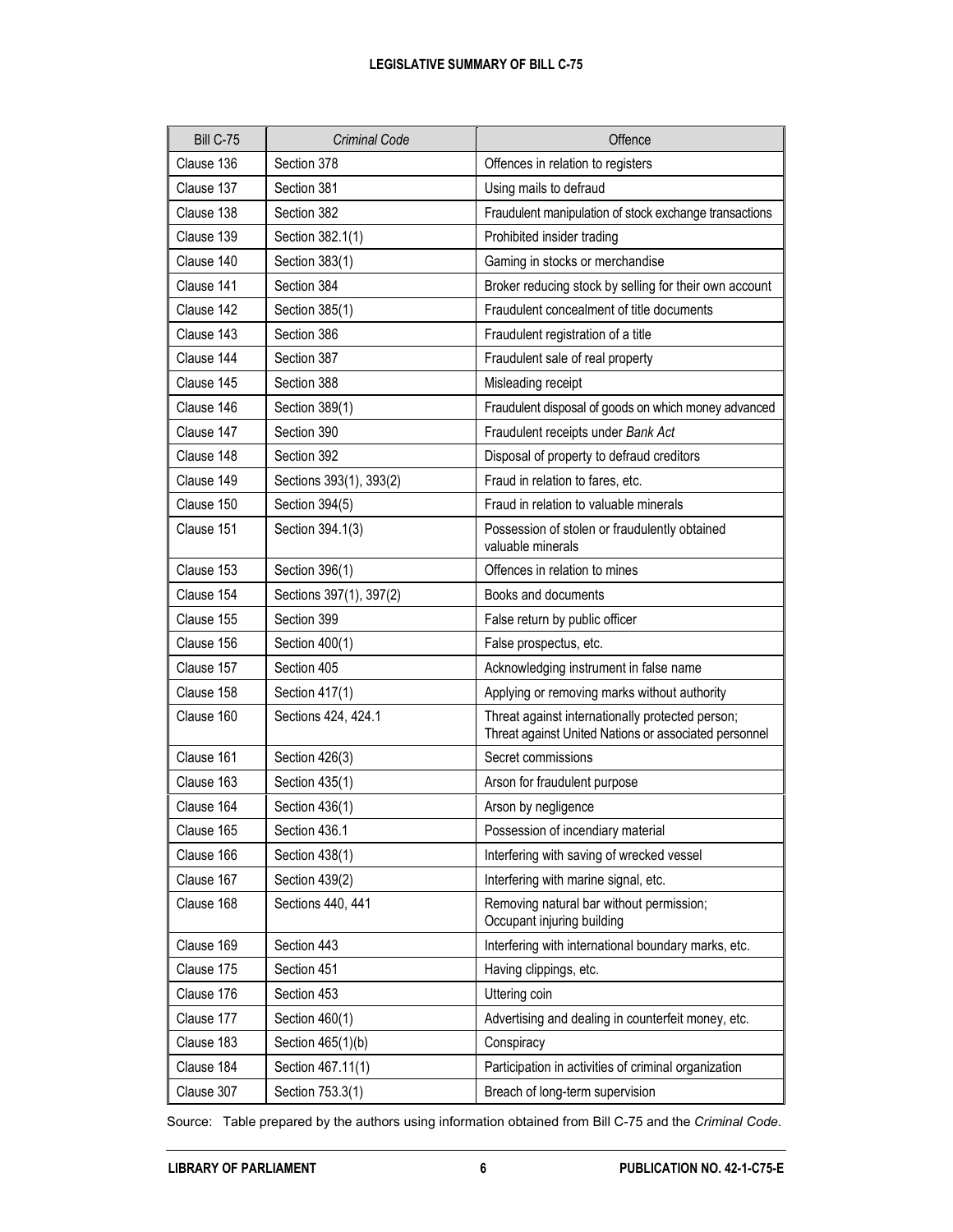Another amendment in the bill increases the general penalty for summary conviction offences so that the maximum term of imprisonment in section 787 is raised from six months to two years less a day. The maximum fine of \$5,000 remains the same.

Further, summary conviction offences with a maximum penalty other than what is currently provided in section 787 are standardized so that the maximum term of imprisonment is also two years less a day.

However, the maximum term of imprisonment has not been changed for the following **two** Code offences:

- exposure involving a person under the age of 16 years (section  $173(2)(b)$ ) (the maximum penalty is still six months); and
- sexual assault against a person who is 16 years or older (section 271(b)) (the penalty is still 18 months)

Table 2 presents all offences being standardized in this way.

| <b>Bill C-75</b>    | <b>Criminal Code</b> | Offence                                                                             |
|---------------------|----------------------|-------------------------------------------------------------------------------------|
| Clause 18           | Section 83.12(1)(a)  | Freezing of property, disclosure or audit                                           |
| Clause 23           | Section 83.231(3)(b) | Hoax - terrorist activity; Causing bodily harm                                      |
| Clause 25           | Section 95(2)(b)     | Possession of prohibited or restricted firearm<br>with ammunition                   |
| Clause 26           | Section 96(2)(b)     | Possession of weapon obtained by commission<br>of offence                           |
| Clause 27           | Section 102(2)(b)    | Making automatic firearm                                                            |
| Clause 34(2)        | Section 121.1(4)(b)  | Selling, etc., of tobacco products and raw leaf tobacco                             |
| <b>Clause 52(1)</b> | Section 153.1(1)     | Sexual exploitation of person with disability                                       |
| <b>Clause 55(2)</b> | Section 161(4)(b)    | Order of prohibition - offence in relation<br>to a person under the age of 16 years |
| Clause 56           | Section 162.2(4)(b)  | Prohibition order - publication, etc.,<br>of an intimate image without consent      |
| Clause 58           | Section 173(1)(b)    | Indecent acts                                                                       |
| Clause 74           | Section 215(3)(b)    | Duty of persons to provide necessaries                                              |
| Clause 75           | Section 218(b)       | Abandoning child                                                                    |
| Clause 80           | Section 241.3(b)     | Failure to comply with safeguards<br>(medical assistance in dying)                  |
| Clause 81           | Section 241.4(3)(b)  | Forgery (medical assistance in dying)                                               |
| Clause 88           | Section 255(1)       | Impaired driving                                                                    |
| Clause 92           | Section 264.1(2)(b)  | <b>Uttering threats</b>                                                             |
| Clause 94           | Section 269(b)       | Unlawfully causing bodily harm                                                      |
| Clause 95           | Section 270.01(2)(b) | Assaulting peace officer with weapon or causing<br>bodily harm                      |
| Clause 96           | Section 270.1(3)(b)  | Disarming a peace officer                                                           |

Table 2 – Standardization of Maximum Terms of Imprisonment for Summary Conviction Offences (Two Years Less a Day)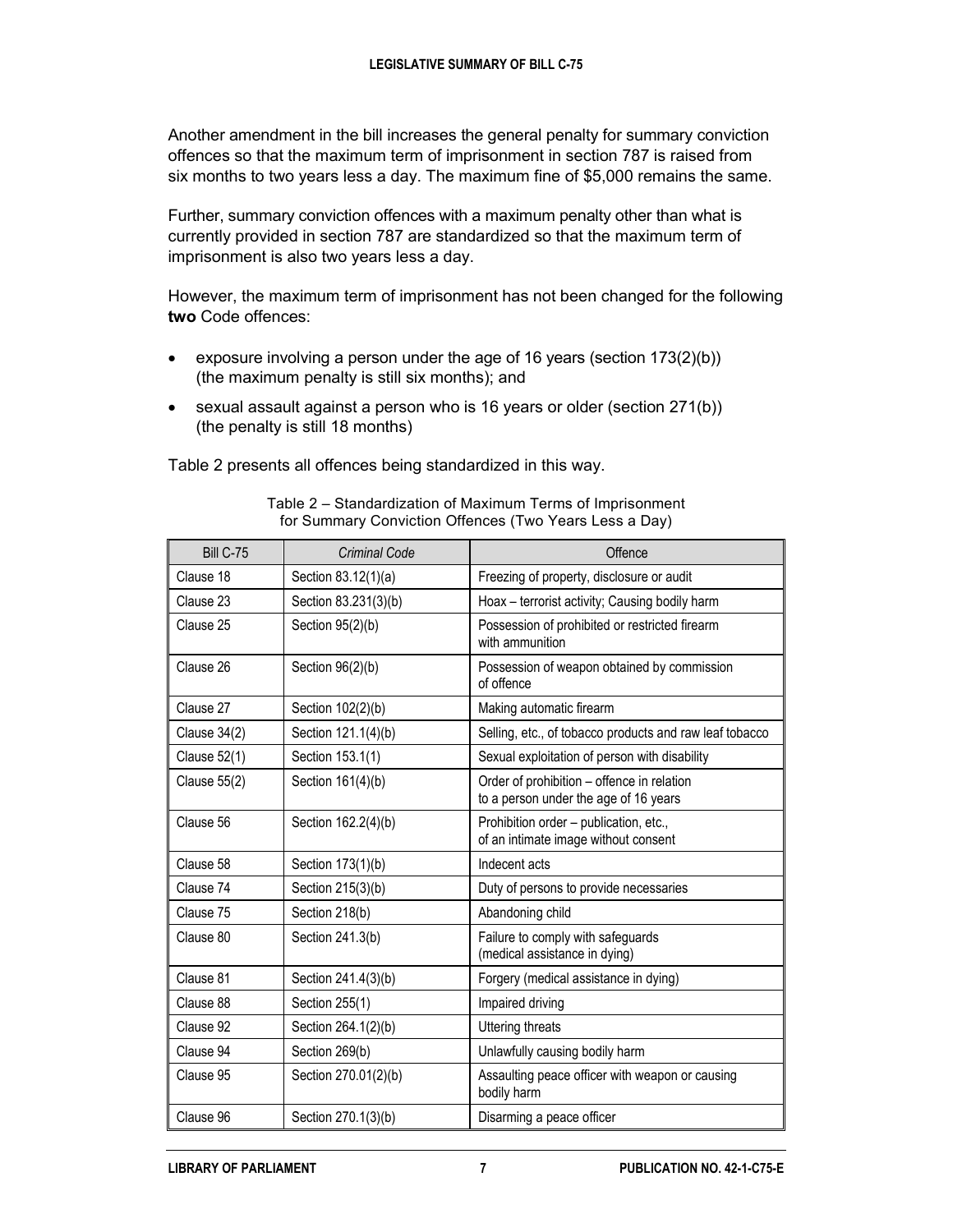#### **LEGISLATIVE SUMMARY OF BILL C-75**

| <b>Bill C-75</b> | <b>Criminal Code</b>  | Offence                                                                                                         |
|------------------|-----------------------|-----------------------------------------------------------------------------------------------------------------|
| Clause 103       | Section 279(2)(b)     | Forcible confinement                                                                                            |
| Clause 108       | Section 286.1(1)(b)   | Obtaining sexual services for consideration                                                                     |
| Clause 110       | Section 286.4(b)      | Advertising sexual services                                                                                     |
| Clause 121       | Section 333.1(1)(b)   | Motor vehicle theft                                                                                             |
| Clause 127       | Section 347(1)(b)     | Criminal interest rate                                                                                          |
| Clause 162(1)    | Section 430(4.1)(b)   | Mischief relating to religious property,<br>educational institutions, etc.                                      |
| Clause 162(2)    | Section 430(4.11)(c)  | Mischief relating to war memorials                                                                              |
| Clause 170       | Section 445(2)(b)     | Injuring or endangering other animals                                                                           |
| Clause 171       | Section 445.01(2)(b)  | Killing or injuring certain animals                                                                             |
| Clause 172       | Section 445.1(2)(b)   | Causing unnecessary suffering                                                                                   |
| Clause 173       | Section 446(2)(b)     | Causing damage or injury (animal, bird)                                                                         |
| Clause 174       | Section 447(2)(b)     | Keeping cockpit                                                                                                 |
| Clause 178       | Section 462.2         | Importation, exportation, manufacturing, promoting<br>or selling instruments or literature for illicit drug use |
| Clause 194       | Section 487,0198      | Offence - preservation or production order                                                                      |
| Clause 200       | Section 487.08(4)(b)  | Use of bodily substances - warrant                                                                              |
| Clause 204       | Section 490.031(1)(b) | Not complying with specific orders                                                                              |
| Clause 205       | Section 490.0311(b)   | Providing false or misleading information under<br>the Sex Offender Information Registration Act                |
| Clause 298       | Section 733.1(1)(b)   | Failure to comply with probation order                                                                          |
| Clause 299       | Section 734(5)(b)     | Imprisonment in default of payment                                                                              |
| Clause 305       | Section 743.21(2)(b)  | Non-communication order                                                                                         |
| Clause 322       | Section 811(b)        | Breach of recognizance                                                                                          |

Source: Table prepared by the authors using information obtained from Bill C-75 and the *Criminal Code*.

# **2.1.1.1 CONSEQUENTIAL AMENDMENTS**

**The Senate Standing Committee on Legal and Constitutional Affairs adopted two amendments to ensure that the reclassification of indictable offences as hybrid offences has no impact on the taking of samples of bodily substances for forensic DNA analysis or for identification.**

**The first amendment (clause 196.1) adds all reclassified offences to paragraph (c) of the definition of "secondary designated offence" in section 487.04 of the Code. This would allow the court to still issue a DNA collection order for summary conviction offences.**

**Second, clause 388 amends the** *Identification of Criminals Act* **to specify and clarify that any person in lawful custody charged with those a hybrid offence may be fingerprinted, photographed or subjected to other similar measurements, processes and operations, even if the prosecution later proceeds by summary conviction.**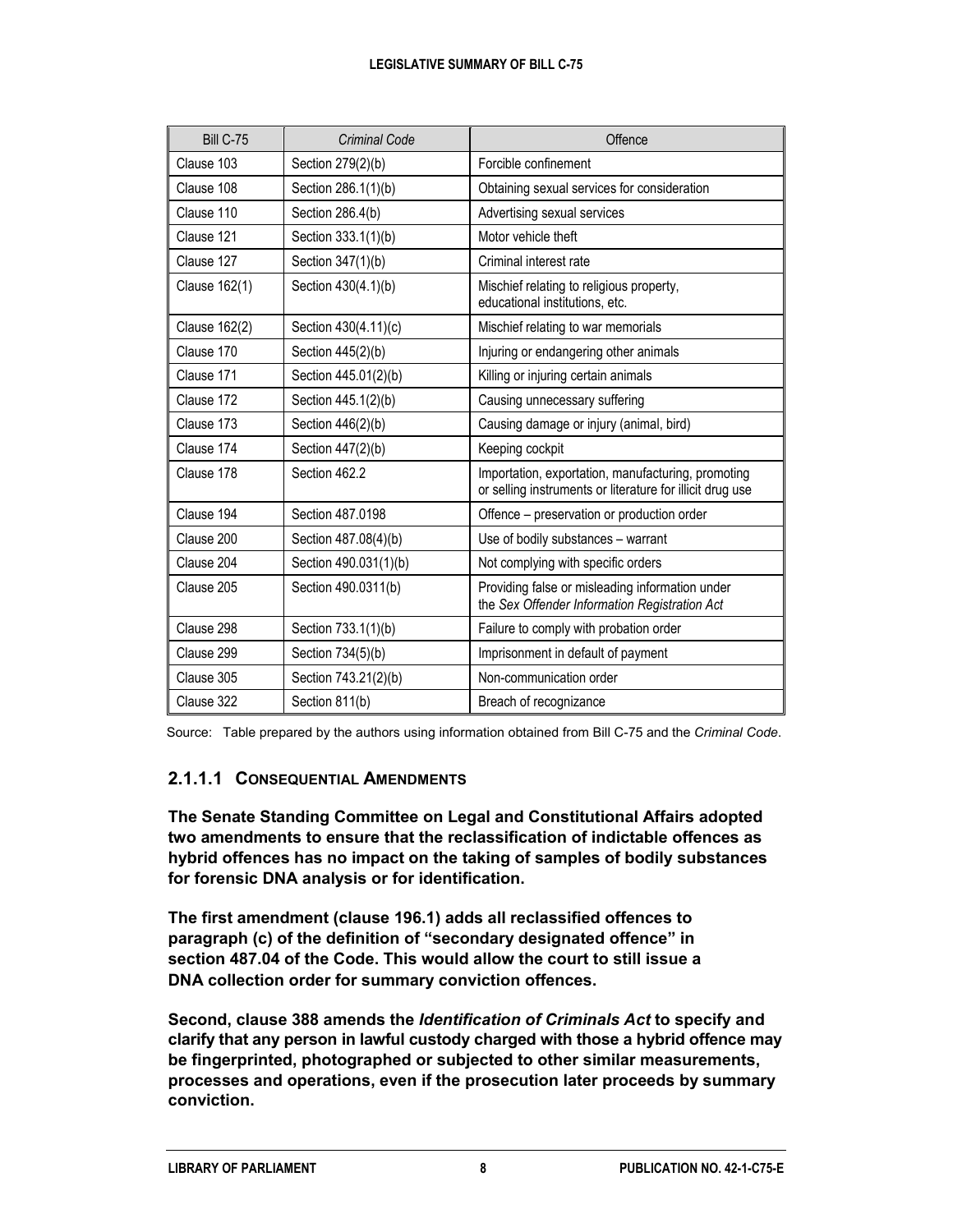#### 2.1.2 RESTRICTIONS ON PRELIMINARY INQUIRIES

#### 2.1.2.1 BACKGROUND

A preliminary inquiry is a pre-trial procedure to determine whether there is sufficient evidence to require an accused to stand trial for an indictable offence, in accordance with Part XVIII of the Code (sections 535 and following). The purpose of a preliminary inquiry is

to determine whether the Crown has sufficient evidence to warrant committing the accused to trial. The preliminary inquiry is not a trial. It is rather a pre-trial screening procedure aimed at filtering out weak cases that do not merit trial. … The justice evaluates the admissible evidence to determine whether it is sufficient to justify requiring the accused to stand trial.<sup>[14](#page-30-7)</sup>

Currently, a preliminary inquiry may be held in the following instances:

- an accused charged with an indictable offence elects to be tried by a judge alone or by a court composed of a judge and jury before a superior court (sections 536(2) and 536(4)) or did not select a mode of trial (section 565);
- an accused is charged with an offence under section 469 (e.g., murder, treason);
- a provincial court judge exercises the discretion to decide that the charge should be prosecuted by indictment (section 555(1)); or
- the Attorney General requires that the accused be tried by a judge and jury (section 568).

Following the preliminary inquiry, the judge must either order the accused to stand trial or discharge the accused (section 548(1)).

According to Statistics Canada, in 2015–2016: [15](#page-30-8)

- 34,698 of the charges completed in provincial court (or 3% of all charges completed in provincial court) had a preliminary inquiry (representing 8,047 actual cases heard in provincial court, or 2% of the total); and
- 6,467 of the charges completed in superior court (or 49% of all charges completed in superior court) had a preliminary inquiry (representing 1,674 of actual cases heard in superior court, or 54% of the total).

In both cases, the statistics show that charges that had a preliminary inquiry generally took longer to reach a final decision.

In the 2016 *Jordan* decision, a majority of the Supreme Court held that "Parliament may wish to consider the value of preliminary inquiries in light of expanded disclosure obligations." [16](#page-30-9) According to the federal government, "[u]se of the procedure varies across provinces, and some argue that its purpose has been significantly reduced by the obligation on the Crown to provide the accused with all evidence relating to his or her charges."<sup>[17](#page-30-10)</sup> As well, there was a "lively debate" about the very nature and value of preliminary inquiries in the course of the study into court delays by the Standing Senate Committee on Legal and Constitutional Affairs, which, in its final report of June 2017,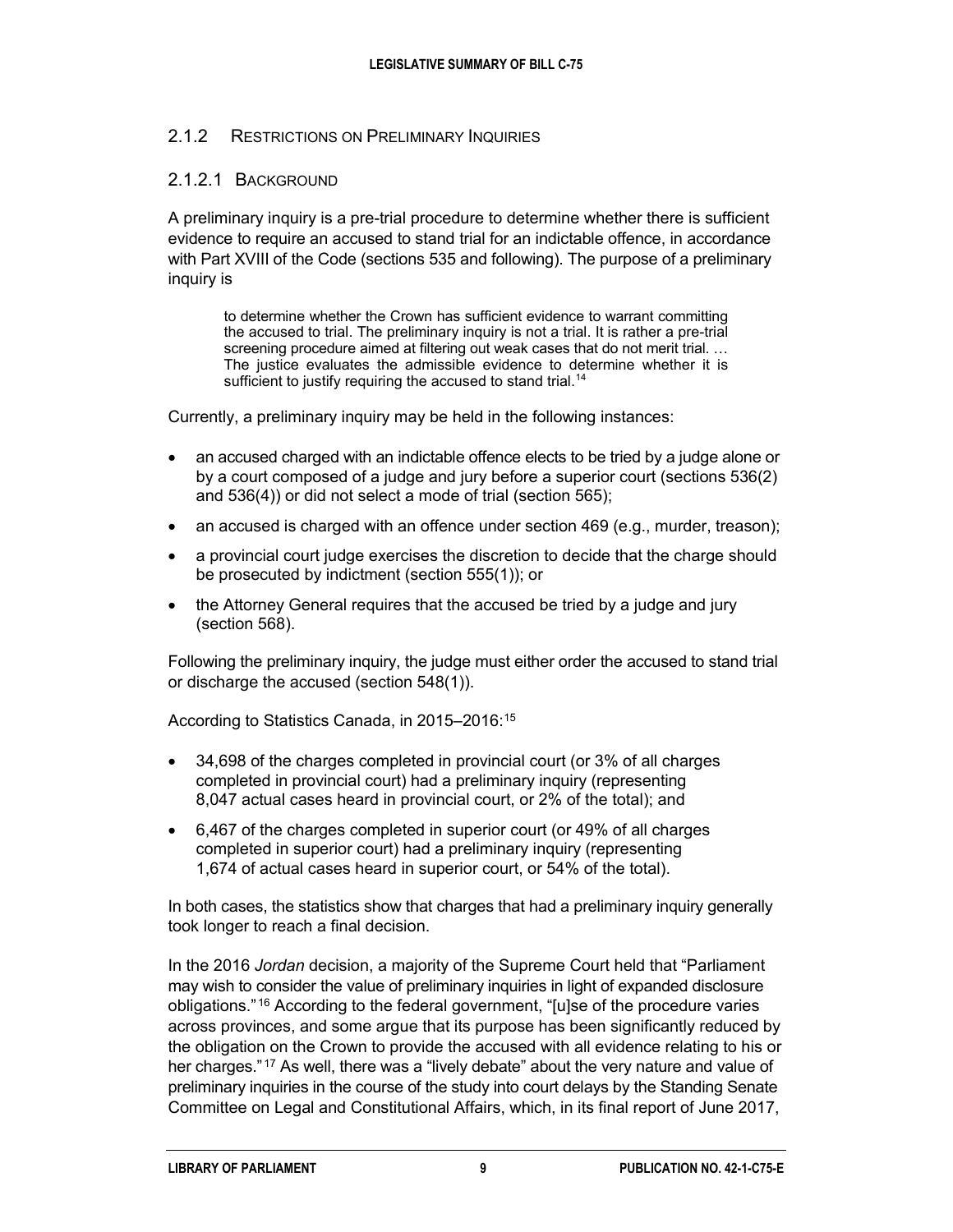recommended eliminating preliminary inquiries or limiting their use to the most serious offences.<sup>[18](#page-30-11)</sup>

Reforms were also introduced in 2002 when Parliament made preliminary inquiries dependent on an express request by the defence or the prosecution, authorized agreements to limit their scope and authorized the submission of evidence in writing.<sup>[19](#page-30-12)</sup>

### 2.1.2.2 AMENDMENTS

Bill C-75 (clauses 238 and following) restricts the use of preliminary inquiries to cases involving adults charged with offences punishable by **a maximum term of imprisonment of 14 years or more (including** life imprisonment). **Initially, the bill restricted these inquiries to offences punishable by life imprisonment.**

As well, under amended section 537 of the Code, a justice acting in the course of a preliminary inquiry may "regulate the course of the inquiry in any way that appears to the justice to be desirable, including to promote a fair and expeditious inquiry" (clause 242(1)). The judge may "limit the scope of the preliminary inquiry to specific issues and limit the witnesses to be heard on these issues" (clause 242(3)).

#### 2.1.3 INTIMATE PARTNER OFFENCES

#### 2.1.3.1 BACKGROUND

There are no offences in the Code specific to intimate partner violence (also known as family or domestic violence). However, the various forms of this kind of violence are generally covered by a number of offences, including those related to the use of physical and sexual violence; the administration of justice; some forms of psychological or emotional abuse; neglect; and financial abuse.<sup>[20](#page-30-13)</sup> Six provinces (Alberta, Manitoba, Nova Scotia, Prince Edward Island, Newfoundland and Labrador, and Saskatchewan) and three territories (Northwest Territories, Yukon and Nunavut) have proclaimed specific legislation on family violence in areas within their jurisdiction, which can include measures restraining the abuser from communicating with or contacting the victim.<sup>21</sup>

Various Code provisions currently offer some protection to victims of domestic violence. Under section 515, courts may set release conditions that, for instance, prohibit the accused from having any contact with the victim. Under section 810, courts may also order peace bonds or recognizances, which require an individual to agree to specific conditions to keep the peace, for instance where personal injury or damage is feared. Section 718.2(a)(ii) makes it an aggravating factor for sentencing purposes when the offence involves abuse of a spouse or common-law partner. Lastly, section 720 authorizes courts, under certain conditions, to delay sentencing to enable the offender to attend a domestic violence counselling program.

According to the latest statistics, in 2016, 28% of victims of police-reported violent crime aged 15 and older were victimized by an intimate partner. In 12% of cases, the victim was a current or former spouse. In 15% of cases it was a current or former dating partner, and in 0.4% of cases it was another intimate partner. As well, 79% of victims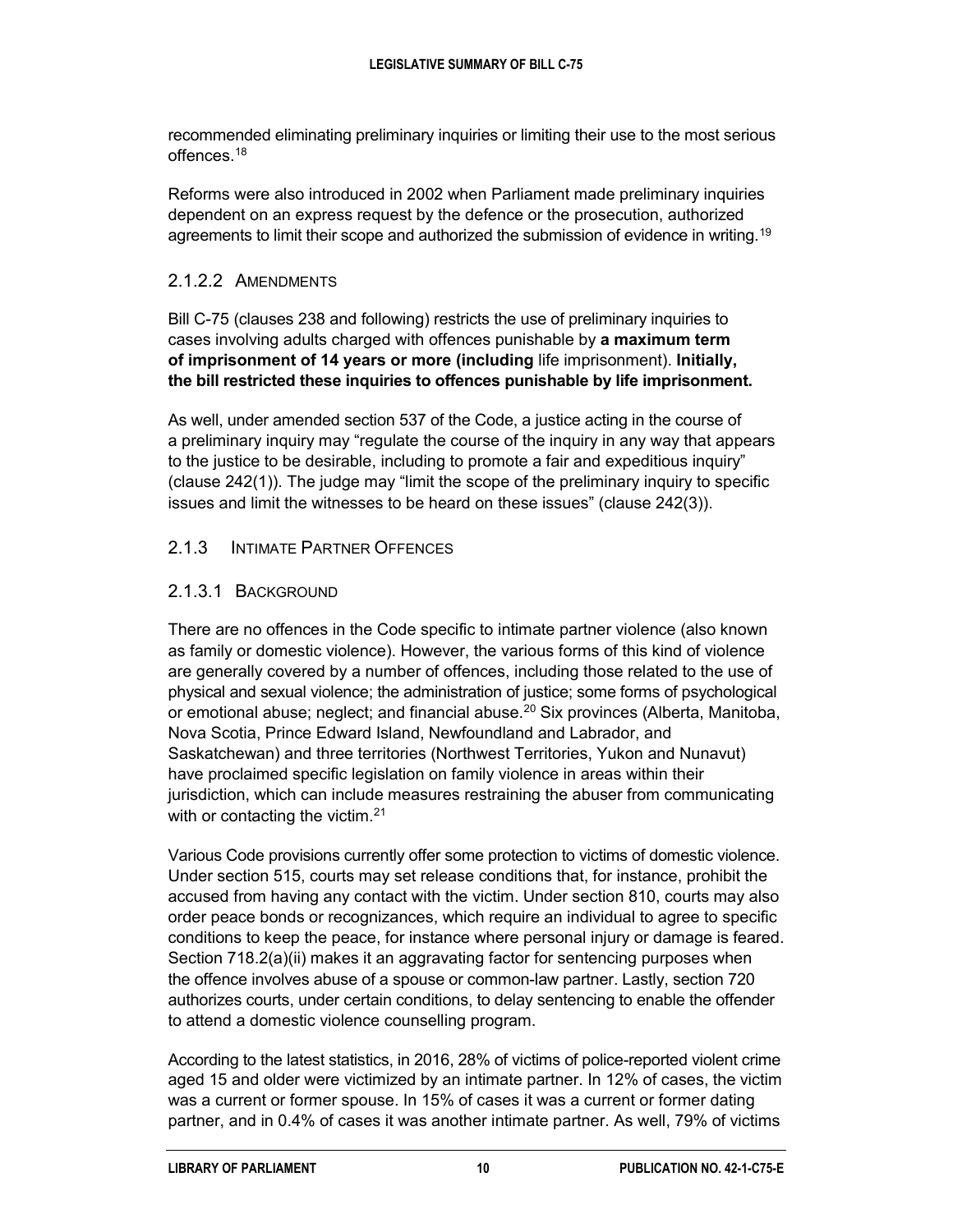of intimate partner violence were women, and intimate partner violence was the leading type of violence experienced by women.<sup>[22](#page-30-15)</sup>

#### 2.1.3.2 AMENDMENTS

Clause 1(3) of the bill adds the definition of "intimate partner" to section 2 of the Code. This new definition includes a person's current or former spouse, common-law partner and dating partner. This makes its scope broader than that of "common-law partner," currently in section 2 of the Code.<sup>[23](#page-30-16)</sup> It is also broader than the definition of "intimate partner" in section 110.1 (whose scope is limited to sections 109 and 110), which includes a spouse, a common-law partner and a dating partner. Section 110.1 of the Code is repealed by clause 32. As a result of this new definition, several *Criminal Code* provisions are being amended to incorporate the term (e.g., clauses 30, 31, 159, 225(3), 225(6), 293, 302, 319(1) and 319(4)).

The bill also strengthens a number of provisions and procedures pertaining to offences involving intimate partner violence:

- Clauses 225(3) and 225(6) amend section 515 of the Code by introducing a reversal of the onus of proof when an application for bail is being considered if an accused is charged with such an offence and has been previously convicted of an offence against an intimate partner.
- Clause 294 adds section 718.3(8) to those provisions of the Code that concern sentencing. This new section authorizes the court to impose a longer maximum sentence when an accused is convicted of an indictable offence against an intimate partner and was previously convicted of such an offence. Depending on the maximum term of imprisonment, the court may impose a sentence which exceeds that maximum term by another five, 10 or 14 years, or impose a life sentence. Section 718.2(a)(ii) (amended by clause 293) also provides that an offence committed against an intimate partner **or a family member of the victim or the offender** is treated as an aggravating circumstance on sentencing.

**In addition, new sections 718.04 and 718.201 have been added to the Code to provide the courts with new sentencing requirements. Section 718.04 requires courts to give primary consideration to the objectives of denunciation and deterrence of the conduct that forms the basis of the offence when the offence involves "the abuse of a person who is vulnerable because of personal circumstances – including because the person is Aboriginal and female." Section 718.201 provides that a court imposing a sentence for an offence involving the abuse of an intimate partner must now consider "the increased vulnerability of female persons who are victims, giving particular attention to the circumstances of Aboriginal female victims." According to the Minister of Justice, these two amendments address recommendations 5.17 and 5.18 in the final report of the National Inquiry into Missing and Murdered Indigenous Women and Girls, as well as some of the concerns noted by the Supreme Court in** *R. v. Barton***. [24](#page-31-0)**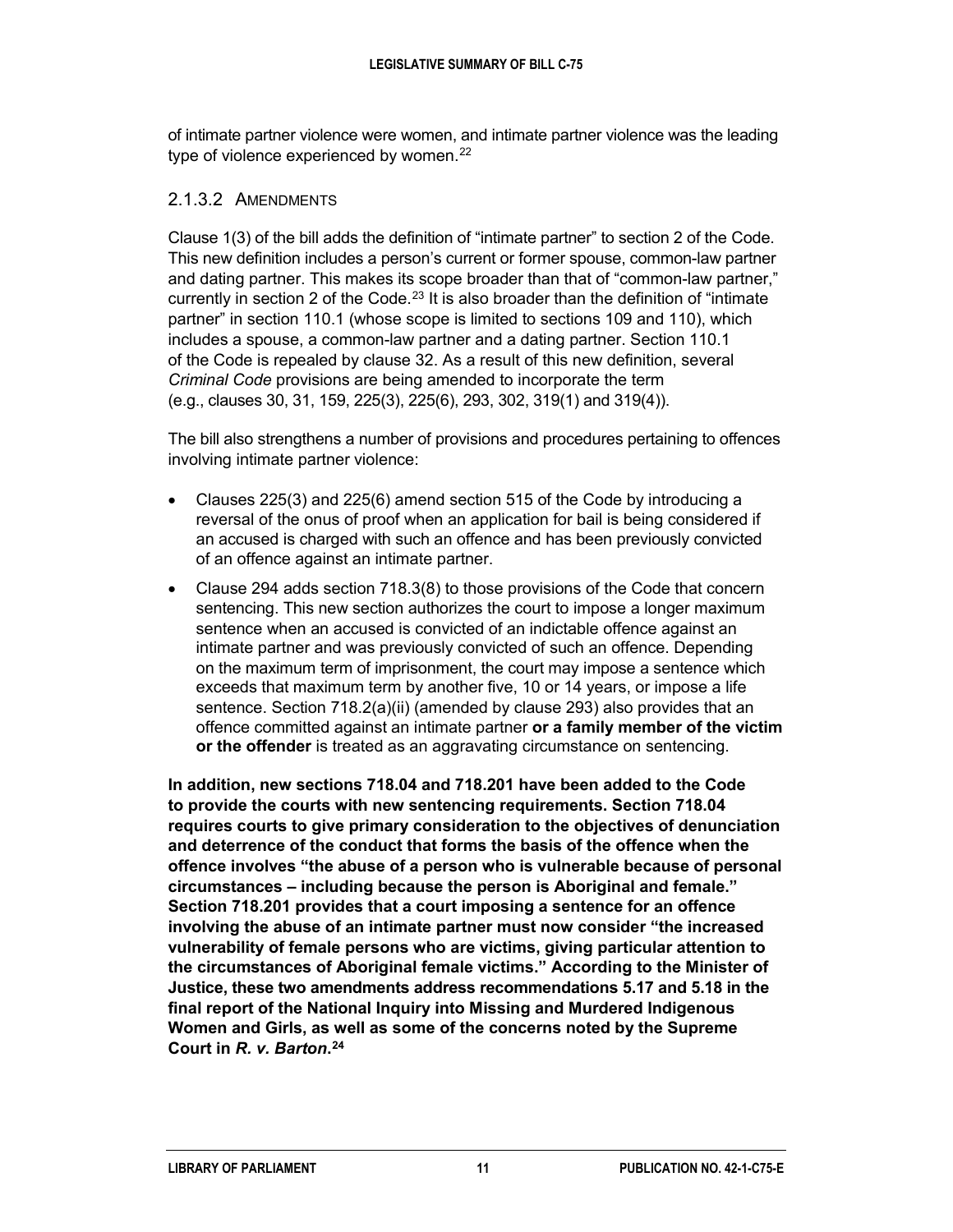#### 2.1.4 BAIL

#### 2.1.4.1 BACKGROUND

Section 11(e) of the *Canadian Charter of Rights and Freedoms* [25](#page-31-1) (the Charter) guarantees accused persons the right "not to be denied reasonable bail without just cause." Given this right, any detention of an accused person must be justified. Generally, a peace officer may keep the person in custody until a bail hearing, though depending on the offence, the peace officer may also release the accused subject to conditions.<sup>[26](#page-31-2)</sup> In order for an accused person to remain in custody, the Crown prosecutor must demonstrate at a bail hearing why that person should be detained while awaiting the final disposition of the charges. If the Crown cannot demonstrate that detention is properly justified, the court may grant the accused a judicial interim release (i.e., release on bail) that would allow the accused to remain at liberty unless found guilty. For certain crimes, the onus is reversed and accused persons will be detained unless they can demonstrate they should remain at large, for example, where an accused is charged with:

- an indictable offence that is alleged to have been committed while the accused was at large awaiting trial for another offence;
- an indictable offence (if the accused is not ordinarily resident in Canada);
- drug trafficking, importing or exporting;
- offences involving firearms; or
- $\bullet$  terrorism  $^{27}$  $^{27}$  $^{27}$

Section 503 of the Code states that once arrested and taken into custody, an accused person must be brought before a justice of the peace (or judge) within 24 hours or as soon as possible if a justice is not available within that period. Section 515 sets out the procedure to determine whether the accused will be granted bail or held in remand. The administration of justice is a matter of provincial jurisdiction and therefore there is some variation among the provinces as to whether a judge or justice of the peace will rule on release.<sup>28</sup>

Section 515(10) sets out the grounds upon which an accused's detention can be considered necessary, including:

- to ensure the accused's attendance in court;
- to protect the public, victims and witnesses, particularly where there is a likelihood that the accused will commit another offence or interfere with the administration of justice if released from custody;
- to maintain confidence in the administration of justice, bearing in mind specific circumstances such as the strength of the prosecution's case, the gravity of the offence, the sentence for the offence, and whether a firearm was used.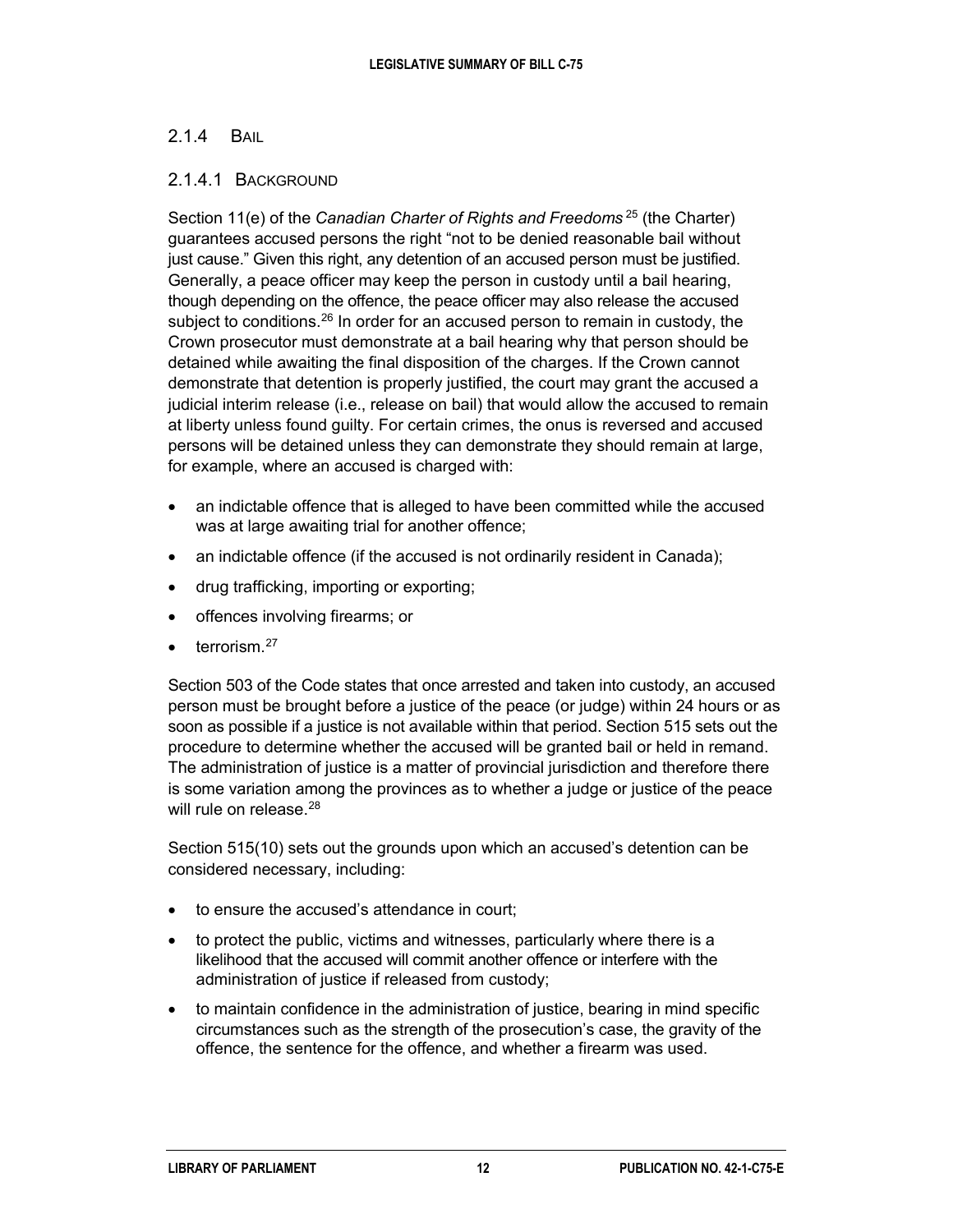The release order may set out conditions with which the accused must comply or face possible breach of condition charges. The conditions that may be specified in the release order are covered in sections 515(4) to 515(4.3). They include requirements to report to peace officer, abstain from communicating with victims and witnesses, keep a curfew, abstain from alcohol or drugs, not possess a firearm or other regulated weapon, or other "reasonable conditions" as the justice considers "desirable."

In recent years, the number of accused persons detained on remand has increased considerably. According to Statistics Canada, the remand population over the last 10 years in provincial/territorial prisons has consistently exceeded the sentenced population. For instance, adults in remand accounted for 60% of the custodial population in 2015–2016, an increase of 35% over 2005–2006. Among the provinces and territories, seven out of 13 jurisdictions had higher proportions in remand versus sentenced custody.<sup>[29](#page-31-5)</sup>

Bail reform has been an ongoing subject of discussion for many years.<sup>[30](#page-31-6)</sup> More recently, in 2015, a report commissioned by the Department of Justice Canada and written by Professor Cheryl Marie Webster described what she referred to as Canada's "broken bail system" and the problems with the remand system. Webster reviewed the relevant statistics and consequences of the high number of persons on remand, and noted that this has placed a strain on limited resources and created challenges in managing the remand population. She added that bail has become more difficult to obtain due to an increased number of offences involving a shift in the onus of proof from the Crown to the accused (making it particularly hard for selfrepresented accused persons). Other factors behind this trend include a "tough-oncrime mentality"; the interest of a judge or justice of the peace in maintaining confidence in the administration of justice; and the use of increasingly stringent release orders.[31](#page-31-7) She recommended a systemic change:

[A] different mindset is needed that will force the key players to reconceptualise bail as it was originally intended: a summary procedure which upholds and defends the presumption of innocence while ensuring – above all – the attendance of the accused in court.<sup>[32](#page-31-8)</sup>

During its study on court delays, the Standing Senate Committee on Legal and Constitutional Affairs heard from a range of witnesses from across Canada, including Professor Webster, who discussed the high numbers of individuals detained in remand and the need for reform in this area. The Committee recommended reform and the prioritization of reducing the number of persons on remand across Canada.<sup>[33](#page-31-9)</sup>

# 2.1.4.2 AMENDMENTS

Bill C-75 makes several amendments to Part XVI of the Code, "Compelling Appearance of Accused Before a Justice and Interim Release" (sections 493 to 529.5). These amendments are intended to modernize bail practices and procedures. The bill reorganizes several provisions and amends some procedures to "promote the timely release of accused persons with the least onerous conditions that are appropriate in the circumstances,"<sup>[34](#page-31-10)</sup> at various steps of the process.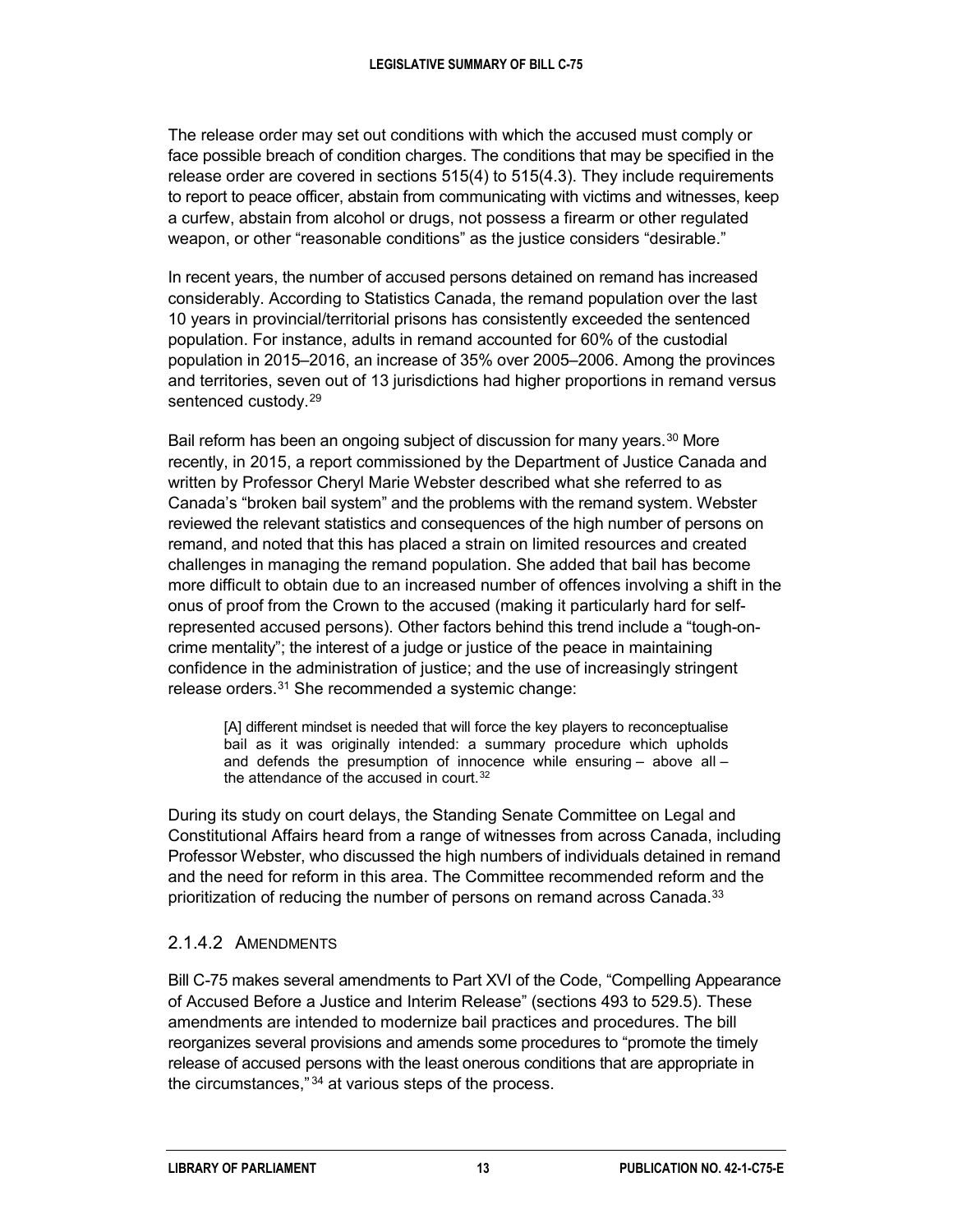First, clause 210 introduces new principles and factors to consider in any bail decision. New section 493.1 introduces the "principle of restraint," providing that in any decision, the primary consideration is to be given to releasing the accused at the earliest reasonable opportunity and on the least onerous conditions. New section 493.2 requires that any decision give particular attention to the circumstances of Indigenous accused and accused who "who belong to a vulnerable population that is overrepresented in the criminal justice system and that is disadvantaged in obtaining release under this Part."

The bill expands certain police powers by providing that a peace officer (rather than by an officer in charge, as is currently the case) may release a person from custody (e.g., see new sections 498 and 499). For example, in cases of certain breaches or violations of conditions (new sections 495.1 and 496), a peace officer may now require an individual to appear before a judge or justice, either by charging the individual or by issuing a notice to appear at a judicial referral hearing under the new "Proceedings Respecting Failure to Comply with Release Conditions" (new sections 523.1 and following; see also the next section of this Legislative Summary, "Administration of Justice Offences"). These new provisions provide an alternative for managing some administration of justice offences. The bill also specifies that "undertakings" (as newly defined in clause 1(3)) given to a peace officer must set out certain aspects, including mandatory conditions and additional conditions imposed on the accused that are "reasonable in the circumstances" and "necessary" (new section 501). Another new provision is the addition by clause 217 of section 503(1.1) of the Code, which states that the peace officer may re-evaluate the decision to detain an individual who committed an offence (with exceptions).

The intent to impose the least onerous form of release can also be found at the judicial interim release proceedings stage. This is stipulated by clause 225, amending section 515, providing restraint in the use of surety.

Clause 235 amends section 525 of the Code, which provides for a procedure to review detentions that exceed 30 days for summary offences, or 90 days for indictable offences.  $35$  An application is made to a judge by the person having the custody of the accused. Clause 235 makes several amendments to "simplify" this procedure, particularly by providing that the accused may waive in writing their right to a hearing. Amended section 525 of the Code sets out the criteria that the judge must consider when determining whether there is an unreasonable delay in the proceedings.

# 2.1.5 ADMINISTRATION OF JUSTICE OFFENCES

# 2.1.5.1 BACKGROUND

Administration of justice offences, found in various provisions of the Code, $36$  pertain to such matters as an accused or offender's failure to comply with the conditions imposed; escape from custody or otherwise being unlawfully at large; failure to appear in court when required to do so, and breach of probation, among others. They also apply to such matters as impersonating a peace officer, misleading a peace officer and perjury. These offences largely concern the proper administration of the justice system, rather than involving some form of harm to any particular victim. They generally are also committed subsequent to another offence having been, or alleged to have been,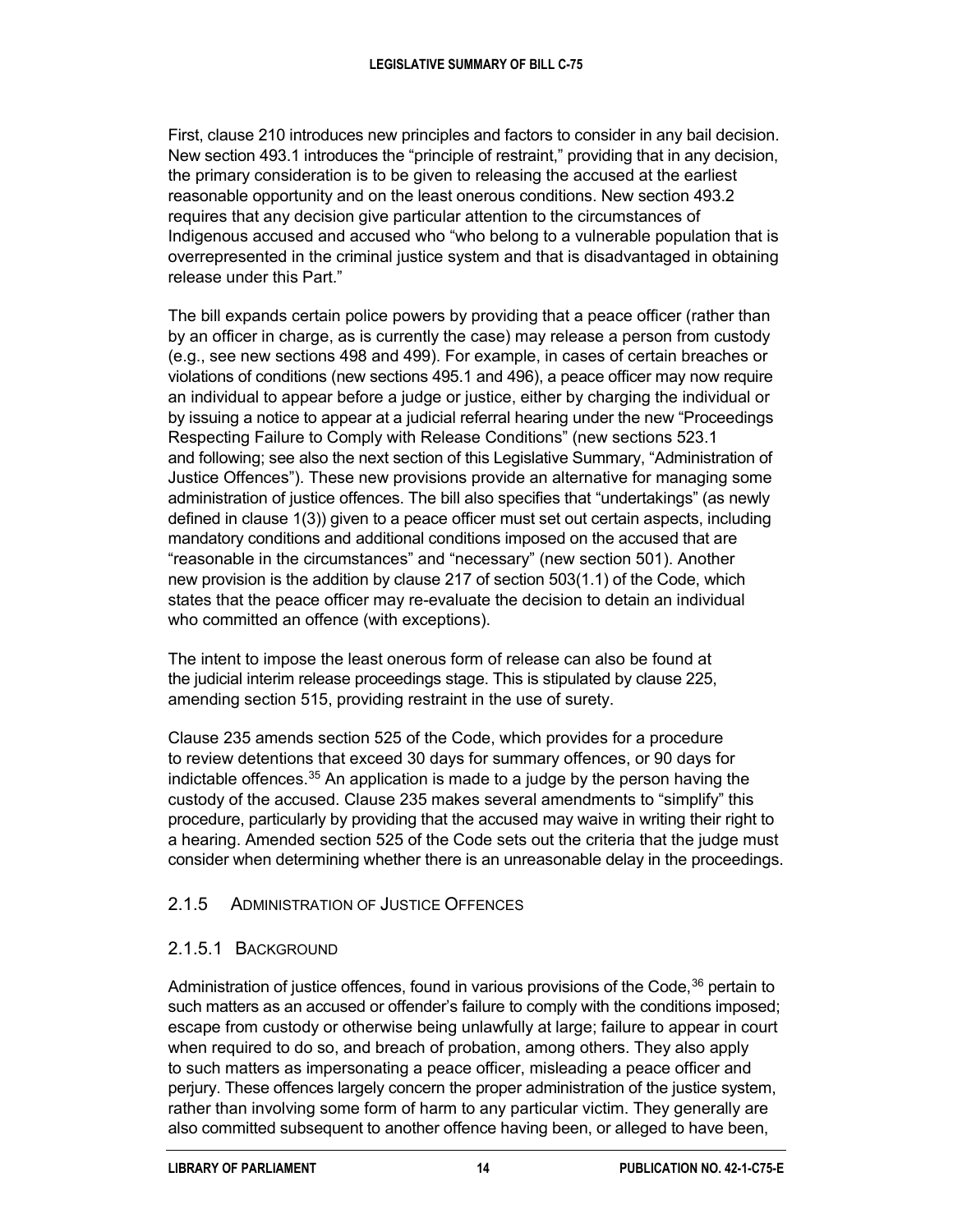committed. Many were created to ensure the system functions properly by allowing accused persons to maintain their liberty, while ensuring that they keep the peace by abiding by certain conditions and appearing in court to respond to the charges against them.

Administration of justice offences form a significant portion of cases proceeding before criminal courts. According to Statistics Canada, just over a million charges were completed in criminal provincial courts in 2015–2016, of which slightly more than 350,000 were for administration of justice offences – the largest number of these being failure to comply with an order (175,170).<sup>[37](#page-31-13)</sup> In 2014–2015, administration of justice offences represented 23% of cases completed in adult criminal court.<sup>[38](#page-31-14)</sup> In report, *Delaying Justice Is Denying Justice*, the Standing Senate Committee on Legal and Constitutional Affairs concurred with many of its witnesses that administration of justice offences were unnecessarily clogging up the courts, thereby contributing to the "delays crisis,"<sup>[39](#page-31-15)</sup> and it recommended that

the Minister of Justice prioritize the reduction of court time spent dealing with administration of justice offences and develop alternative means of dealing with such matters with the provinces and territories.<sup>[40](#page-31-16)</sup>

# 2.1.5.2 JUDICIAL REFERRAL HEARINGS

Clause 234 of the bill adds new section 523.1 to the Code, creating an alternative procedure for handling certain administration of justice offences, namely when an individual has failed to comply with a summons, appearance notice, undertaking or release order or has failed to attend court as required. Under the new procedure, as provided for in new section 496 (clause 212), police may decline to charge individuals but may issue a notice to appear before a judge or justice of the peace for failing to comply with the requirements placed on them. Even if charges are laid, a judge or justice of the peace or has the authority to consider various responses under the new procedure. In order for a judicial referral hearing under section 523.1 to proceed, the Crown prosecutor must seek a decision under this section and the failure in question must not have caused a victim physical or emotional harm, property damage or economic loss. Judicial referral hearings under new section 523.1 may be conducted by a justice of the peace or provincial court judge (unless the accused had been released from custody further to a judicial interim release order made under new section 522(3) (clause 232)), in which case the matter must be referred to a judge of a provincial superior court). Upon hearing the matter, the judge or justice may decide to:

- take no further action;
- cancel any other summons, appearance notice, undertaking or release order in respect of the accused and
	- **nake a release order under section 515, or**
	- **•** where detention of the accused in custody is justified under section 515(10), make an order accordingly and provide reasons for why the accused should be detained until he or she can be "dealt with according to law" (see section 515(5)); or
- remand the accused to custody to be photographed and have his or her fingerprints recorded pursuant to the *Identification of Criminals Act*.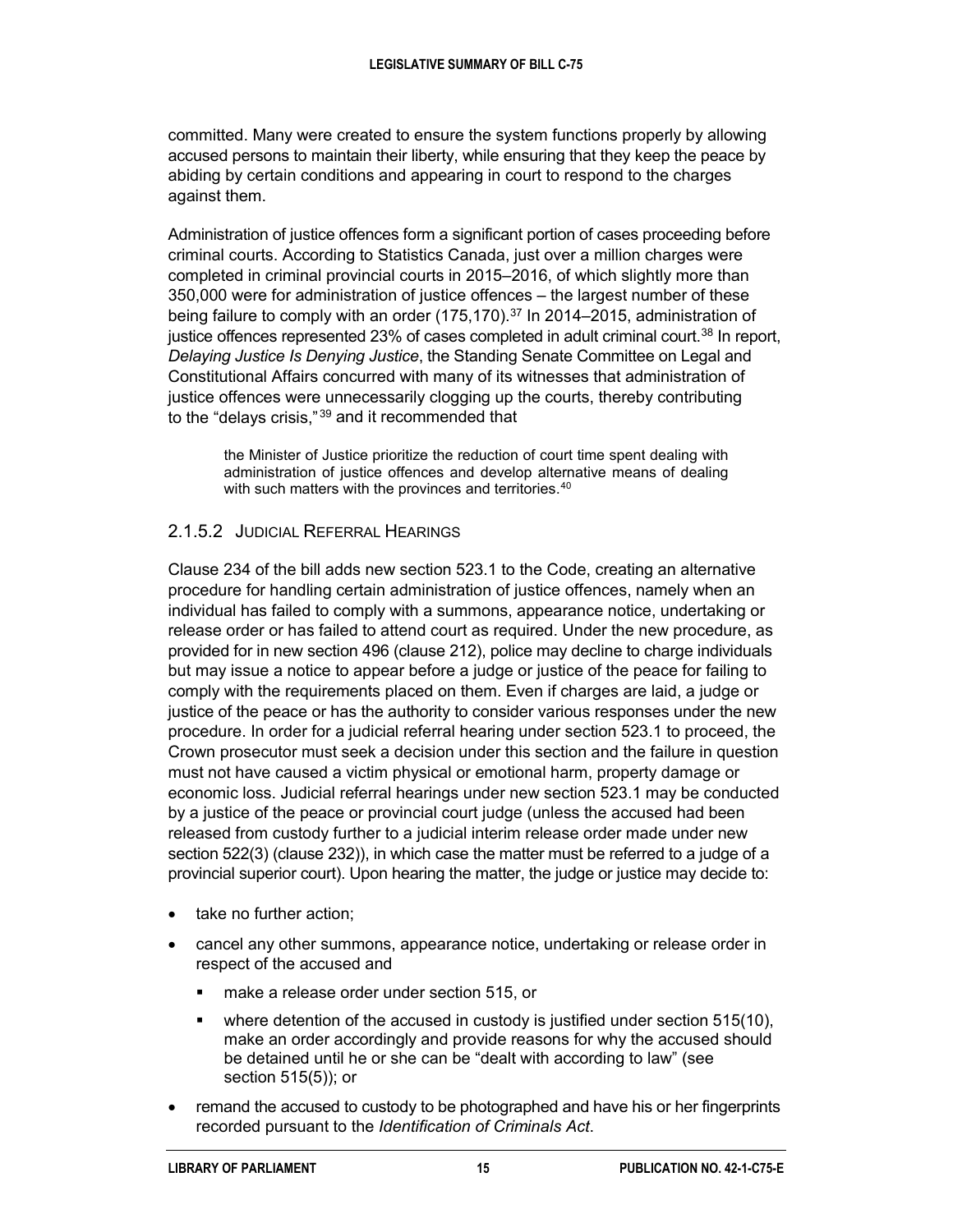If the judge or justice decides to do any of the above, then any charges that were laid against the accused for the failure in question must be dismissed. No further charges may be laid thereafter against the individual for any failure that was the subject of the hearing.

### 2.1.6 PEREMPTORY CHALLENGES IN JURY SELECTION

### 2.1.6.1 BACKGROUND

As guaranteed by section 11(f) of the Charter, when individuals are charged with an offence where the maximum punishment is imprisonment for five years or more, they have the right to a trial by jury. Juries are comprised of up to 12 Canadian citizens. Their role is to decide whether the prosecutor has proven beyond a reasonable doubt that the accused is guilty. This process is administered separately by each province and territory. Once an individual is called for jury duty, then the person must appear in court for the selection process. The jury selection process is controlled by the judge in accordance with the rules set out in Part XX of the Code. Most commonly, a jury is selected by randomly drawing the names of potential jurors present in court that day. Further to section 632, jurors may be excused for various reasons, such as a personal interest in the matter, their relationship with the parties involved, personal hardships or any other reasonable cause. The Crown prosecutor or the defence can challenge the inclusion of any juror for cause based on the reasons provided in section 638, such as the juror is not unbiased or is not proficient in the official language of the accused, etc. They can also use their peremptory challenge to exclude any juror without having to explain why. Section 634 of the Code stipulates the number of peremptory challenges allowed, which depends, among other things, on the offence.

Bill C-75 was tabled at a time when reform of the jury selection process has been the subject of much attention, following an acquittal in the second-degree murder trial for the killing of Colten Boushie. As the accused was a white person and the victim was an Indigenous person, it was noted in many media reports that jurors with an Indigenous appearance were being "challenged" (i.e., dismissed) by the defence and that the jury that was ultimately selected consisted of solely of white people.<sup>[41](#page-32-0)</sup>

In its decision in *R. v. Sherratt*, the Supreme Court of Canada recognized that juries must be impartial, adding that the requirement of a representative jury is a constitutional principle. The Court noted that peremptory challenges have proper uses, but also "can be used to alter somewhat the degree to which the jury represents the community." It added that although challenges for cause also have their place, they "stray into illegitimacy" if used merely to "over- or under-represent a certain class in society."<sup>[42](#page-32-1)</sup> Some studies have called for reform of peremptory challenges.<sup>[43](#page-32-2)</sup> For example, Manitoba's Public Inquiry into the Administration of Justice and Aboriginal People recommended in its 1991 report that peremptory challenges be abolished and only challenges for cause should be permitted when selecting a jury.<sup>[44](#page-32-3)</sup> In 2013, former Supreme Court Justice Frank Iacobucci completed a report on "the lack of representation of First Nations peoples living in reserve communities on juries in Ontario." He reviewed the history of jurisprudence and law reform commissions concerning jury selection and recommended that the Code be amended to "prevent the use of peremptory challenges to discriminate against First Nations people serving on juries." [45](#page-32-4)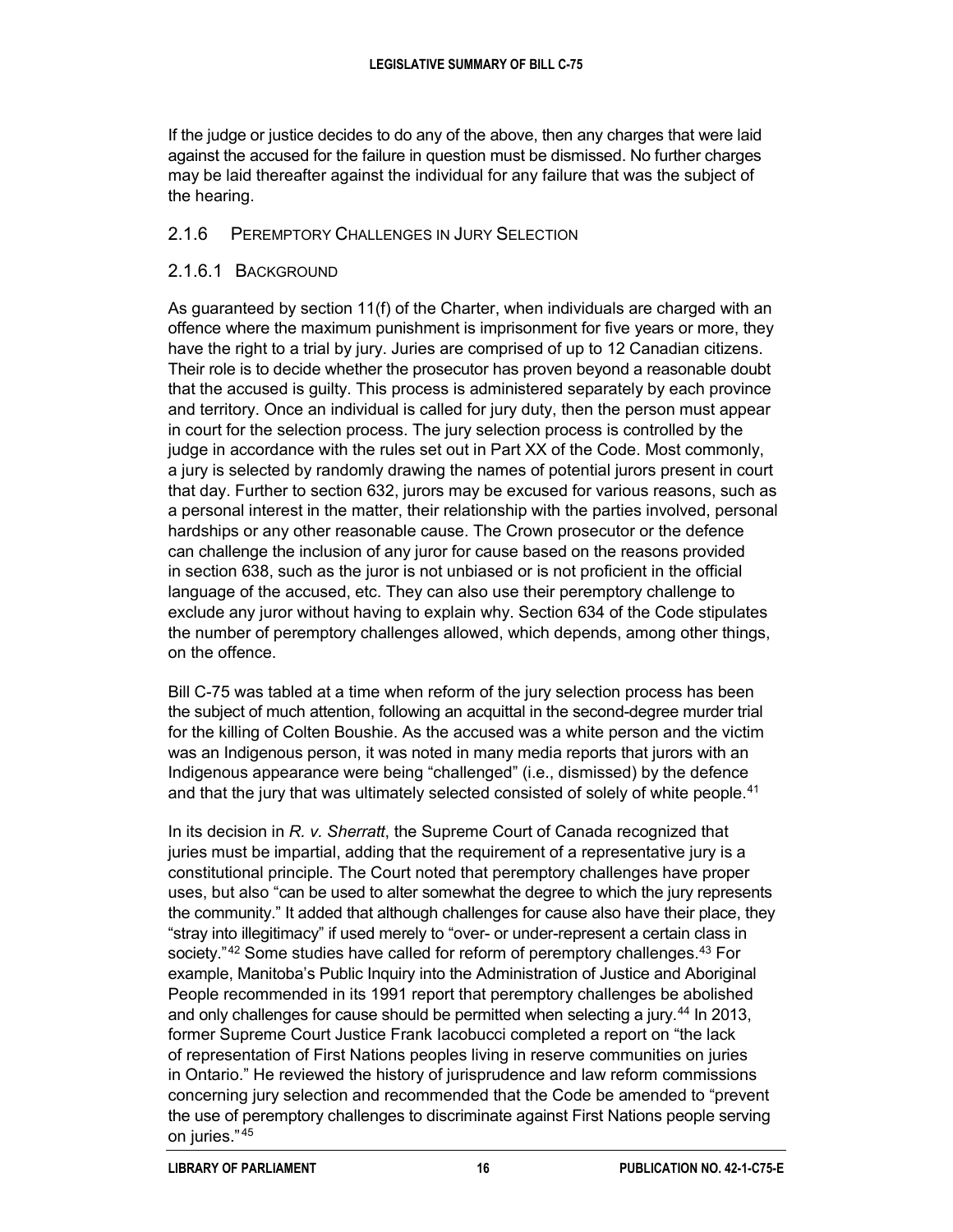# 2.1.6.2 AMENDMENTS

Bill C-75 amends various provisions pertaining to the empanelling of juries. Some of the changes are comparatively minor and serve primarily to modernize or update the language currently used. For instance, clause 271 updates section 638(1)(c) to permit a challenge for cause where a juror has been convicted of an offence, sentenced to two years or more and for which no pardon or record suspension is in effect. The current wording refers to a sentence of 12 months or more or a death sentence (the death penalty was abolished in 1976).

The more significant amendments concern the reasons for which a juror may be challenged or not selected. For instance, clause 269 repeals section 634 of the Code, which permits peremptory challenges. As a result of these amendments, jurors can only be challenged, removed, or asked to stand by for specified reasons.

Clause 269 also amends section 633 of the Code, which currently permits a judge to direct a juror to "stand by" for reasons of personal hardship or any other reasonable cause. If a potential juror is made to "stand by," that individual is asked to wait until other jurors have been sworn, in case there is a need for that person to be called back. The amendment adds that another reason for such a direction would be for maintaining "public confidence in the administration of justice." While time will tell how such a broad phrase might be interpreted by the courts, it is possible that it could provide an opportunity for a judge to consider whether a jury appears to sufficiently representative or appropriately empanelled to promote a just outcome, perhaps even considering whether racial bias could be a factor.

Clause 272 amends section 640 of the Code and the procedures for dealing with challenges for cause. The current provisions create a process in which sworn jurors may decide on the validity of a challenge in some instances. Under the new procedure, only judges can determine whether the grounds for the challenge are true.

2.1.7 PROCEEDINGS AND EVIDENCE: CASE MANAGEMENT, JURISDICTION OF THE ATTORNEY GENERAL, EXECUTION OF WARRANTS, LANGUAGE AND APPEARANCE OF THE ACCUSED, AND EVIDENCE

#### 2.1.7.1 CASE MANAGEMENT AND RULES OF THE COURT

#### 2.1.7.1.1 BACKGROUND

As noted by the Supreme Court of Canada in the *Jordan* decision, a key element of addressing the problems causing delays in criminal proceedings is prompting a cultural shift among all participants in the justice system, including lawyers, legislators, judges and court administration officials, toward prioritizing fair and efficient trials. For the judiciary, the Supreme Court emphasized that

[t]rial courts may wish to review their case management regimes to ensure that they provide the tools for parties to collaborate and conduct cases efficiently. Trial judges should make reasonable efforts to control and manage the conduct of trials. Appellate courts must support these efforts by affording deference to case management choices made by courts below.<sup>[46](#page-32-5)</sup>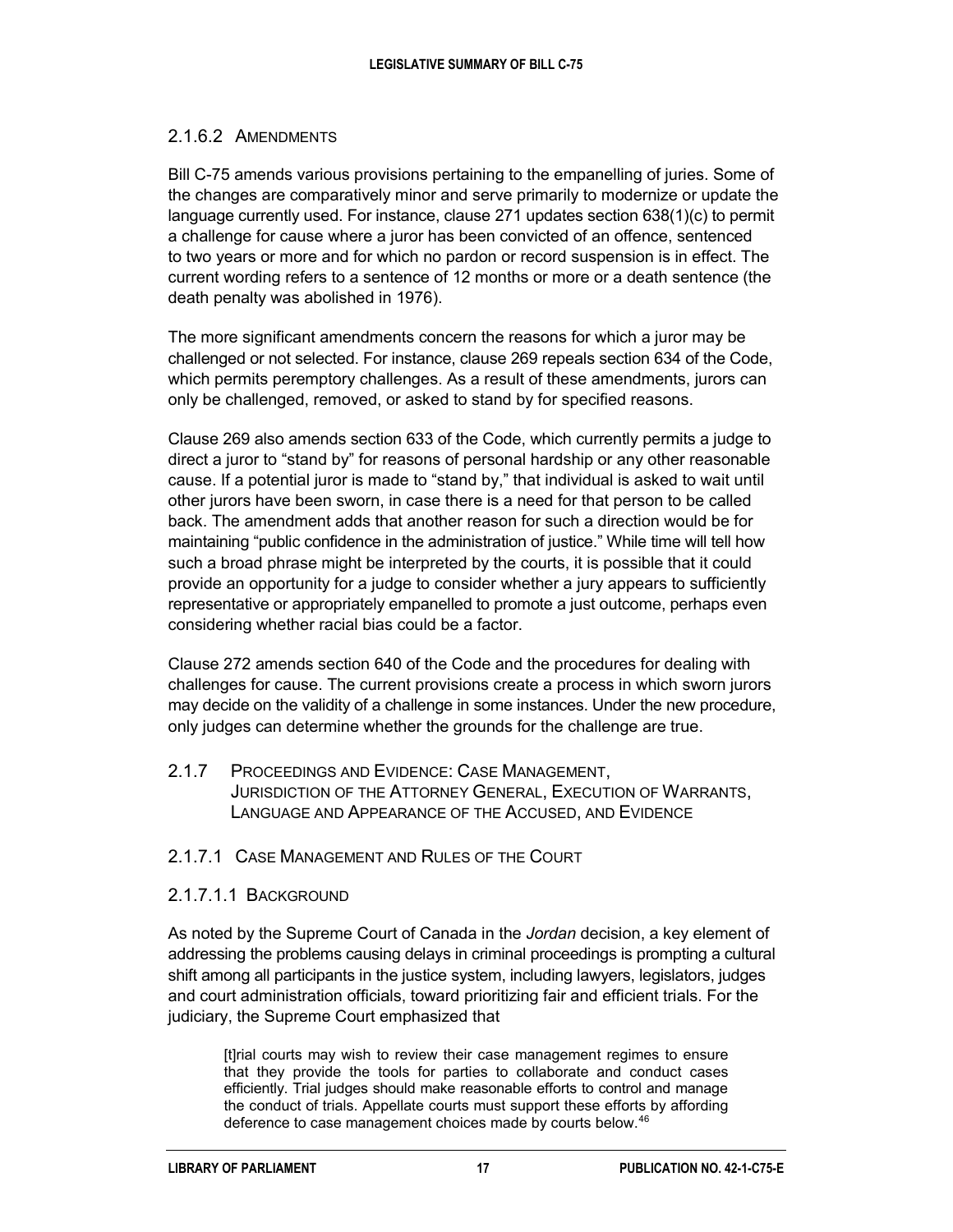In its report, *Delaying Justice Is Denying Justice*, the Standing Senate Committee on Legal and Constitutional Affairs stated its view that "[t]he lack of robust case and case flow management by the judiciary is perhaps the most significant factor contributing to delays."<sup>[47](#page-32-6)</sup> The Committee emphasized the important role that judges must fulfill in ensuring that criminal proceedings are managed efficiently. Court administration officials, judges and chief judges perform many tasks to ensure the proper administration of the many cases passing through the system. The Committee felt that, given its independence, the judiciary is well positioned to improve case management, for example, by imposing deadlines and challenging unnecessary adjournments. That said, judges must nonetheless interpret legislation to apply criminal law, and the Governor in Council can take steps to ensure the uniformity of the rules of court. The Committee accordingly recommended that the Minister of Justice "consider making amendments to the Code to support better case management as necessary." [48](#page-32-7)

There are various ways that courts and individual judges can promote efficient case management.[49](#page-32-8) Section 482 of the Code permits courts to make and publish rules of court so long as these are consistent with the Code or other federal legislation. These can include rules that regulate the sittings of judges and pleadings, practices and procedures – including pre-hearing conferences – in criminal matters.

Part XVIII.1 of the Code (sections 551.1 to 551.7) allows a Chief Justice or Chief Judge to appoint a case management judge to a criminal case whose role is to promote a fair and efficient trial and to ensure that the evidence is presented with the least possible interruption. Section 551.3 details the powers a case management judge "may" exercise prior to the presentation of the evidence. These powers are the same that a trial judge would have at this stage and include the following:

- assisting the parties to identify witnesses and determine the issues to be dealt with;
- encouraging the parties to make admissions and reach agreements;
- establishing schedules and imposing deadlines on the parties;
- hearing guilty pleas and imposing sentences; and
- ruling on such matters as the disclosure and admissibility of evidence, Charter issues, and the severance of counts.

Special considerations apply under section 551.7 where joint hearings are considered for issues to be adjudicated in related trials.

The case management judge's decisions are binding, whether that judge is the trial judge or not, and matters can be referred to the case management judge by the trial judge at any stage of the trial.

The Code also provides various powers and tools for judges to manage certain elements of criminal cases concerning evidence, witness testimony, preliminary inquiries and voir dires, for example.<sup>[50](#page-32-9)</sup>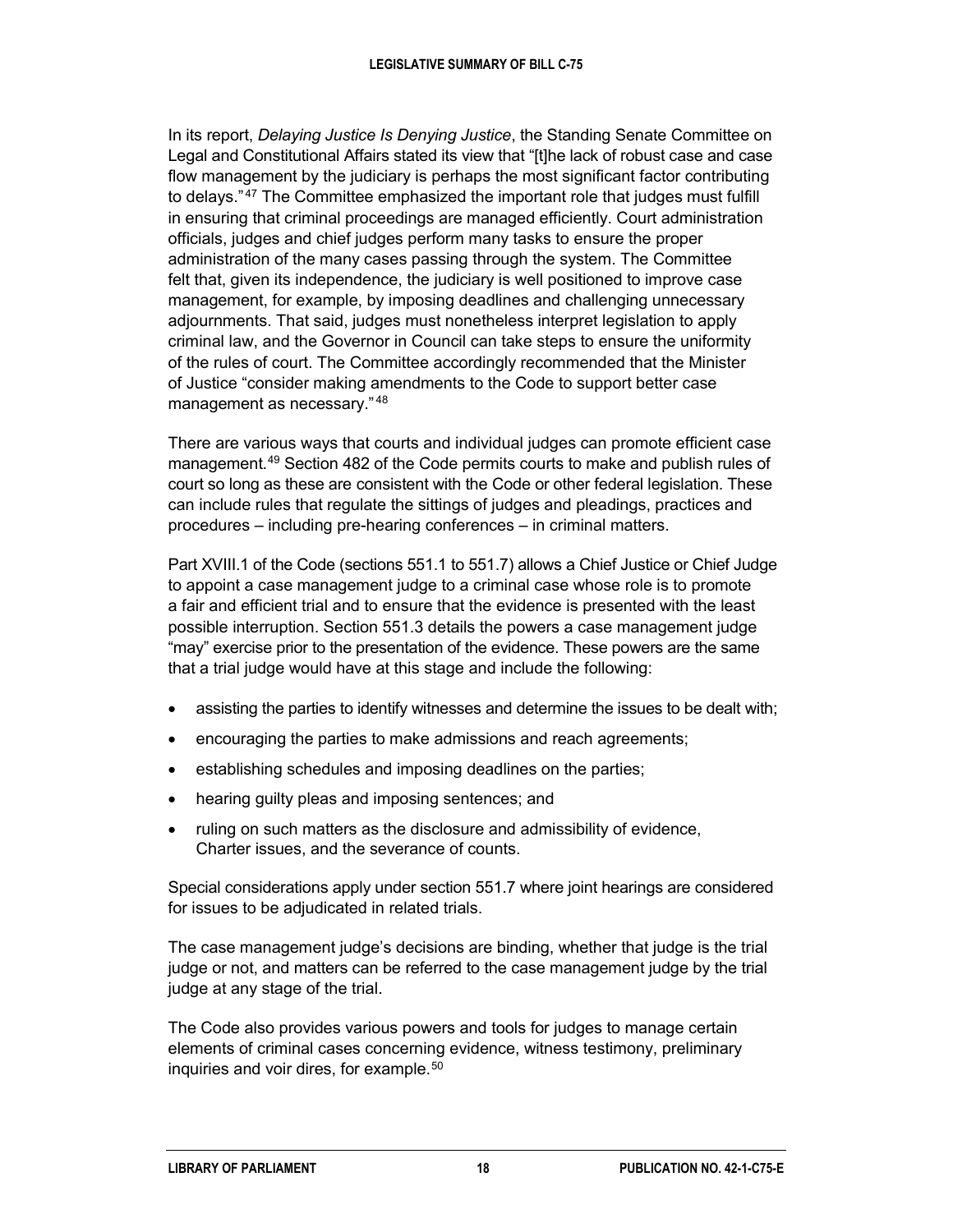#### 2.1.7.1.2 AMENDMENTS

Bill C-75 includes several amendments to the Code that could assist courts and judges in managing cases and ensuring their efficiency.

Clauses 186 and 187 remove the requirement in sections 482(2) and 482.1(5) for the rules of court and the case management rules to be "subject to the approval of the lieutenant governor in council of the relevant province." Clause 186 also removes the requirement that such rules be published in the *Canada Gazette*, so that they simply need to be publicly available.

Clause 251 amends section 551.3 to state that a case management judge "exercises the powers that a trial judge has before that stage [presentation of the evidence on the merits] in order to assist in promoting a fair and efficient trial," rather than "may exercise" the powers of a trial judge. How this change will be interpreted by the courts is yet to be determined, but the amendment does appear to emphasize the point that case management judges must exercise the power of trial judges with the purpose of ensuring trial fairness and efficiency, rather than considering this as optional. It could also serve to underscore that trial and appellate court judges should respect the case management judge's decisions in these matters.

One other change is to section 599(1)(a), which allows a judge to change a trial venue to another courthouse in another territorial division in the same province if "it appears expedient to the ends of justice." Clause 267 stipulates that such a move is justified to "promote a fair and efficient trial" or to ensure the safety or protect the interests of victims, witnesses or society.

Bill C-75 also amends various provisions pertaining to the admission of evidence in order to increase efficiencies in criminal proceedings and give judges additional tools for efficient case management, such as the expanded use of videoconferencing and of police affidavits (see sections 2.1.7.5 and 2.1.7.6 below).

2.1.7.2 JURISDICTION OF THE ATTORNEY GENERAL (CLAUSES 1, 2, 4, 28, 29, 179, 185 AND 265)

In criminal matters, the prerogative to prosecute criminal offences is generally delegated to provincial prosecutors. For some offences (such as terrorism, organized crime and the proceeds of crime, and offences outside Canada), jurisdiction is shared between the provinces and the federal government.

In short, the bill consolidates in new section 2.3 all shared jurisdiction provisions currently scattered throughout the Code.

2.1.7.3 EXECUTION OF WARRANTS THROUGHOUT CANADA (CLAUSES 19, 66, 152, 180, 181, 191, 192, 195 TO 197, 201, 207, 208 AND 385)

Traditionally, territorial jurisdiction is an important aspect of criminal law in Canada. Generally, the Code requires warrants that are to be executed in another province to be endorsed (i.e., the warrant is authorized by a judge in another province by making an endorsement on it).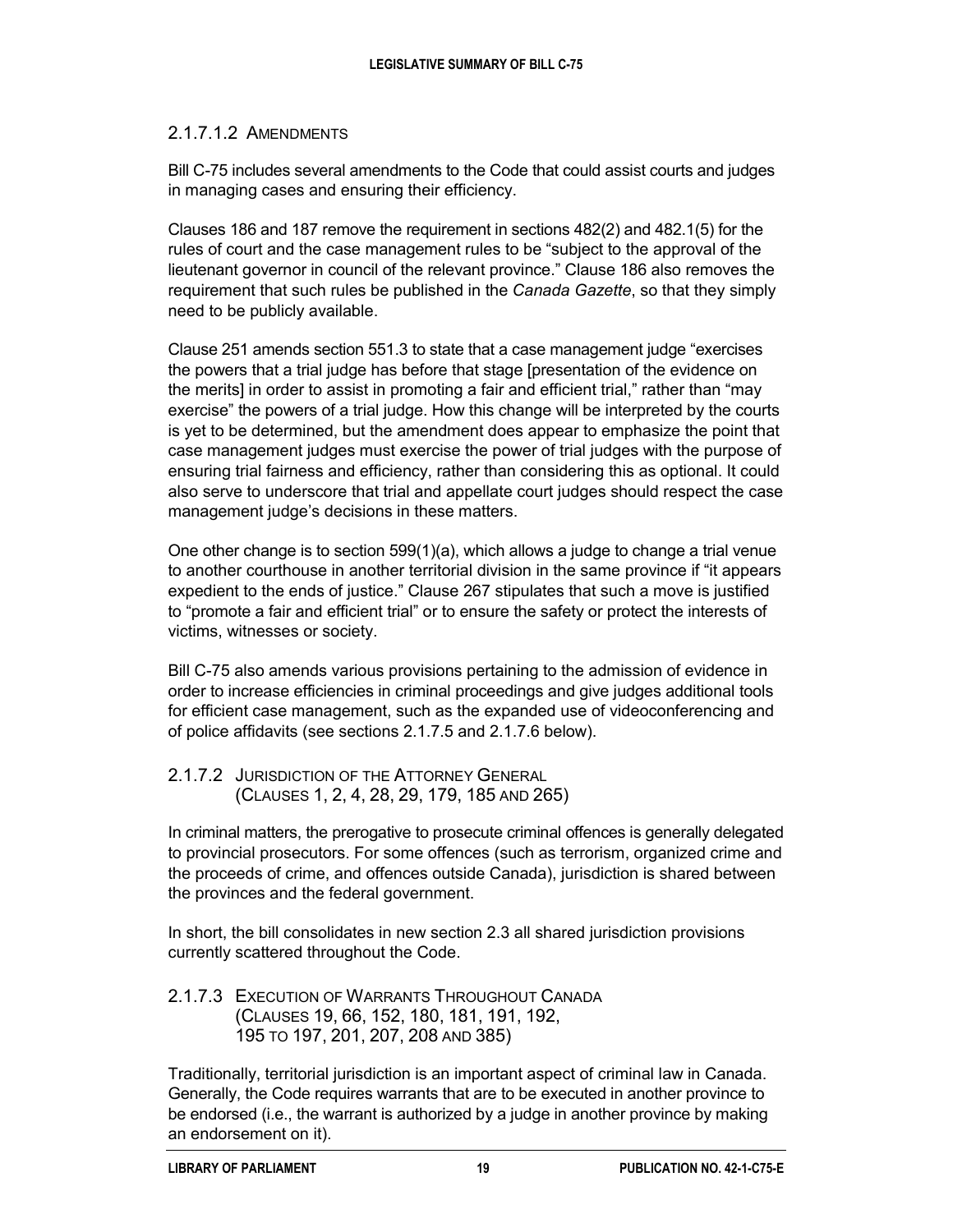In order to streamline the execution process, Bill C-75 provides that the following warrants and orders may be executed anywhere in Canada without the need to have them endorsed:

- $\bullet$  wiretap authorizations (section 188.1);<sup>[51](#page-32-10)</sup>
- search warrants (sections 395 and 487);
- **•** restraint orders (section  $462.33$ );  $52$
- general warrants (section 487.01);
- assistance orders (section 487.02);
- DNA warrants (section 487.05);
- warrants for bodily impressions (section 487.092);
- tracking device warrants (section 492.1);
- transmission data recorder warrants (section 492.2); and
- drug search warrants (section 11 of the *Controlled Drugs and Substances Act*).

The peace officer who executes the warrant must be empowered to act in the place where the warrant is executed (section 83.13(11), as amended).

#### 2.1.7.4 LANGUAGE OF ACCUSED (CLAUSE 237)

Currently, the timing at which the accused may decide to be tried in English or in French depends on the offence. The bill standardizes the timing for all types of offences: the time of the appearance of the accused at which their trial date is set (new sections 530(1) and 530(2) of the Code).

# 2.1.7.5 REMOTE APPEARANCE BY ACCUSED, WITNESSES AND OTHER PERSONS (CLAUSES 41, 188, 198, 199, 203, 216, 242, 274, 275, 277, 281, 283, 285, 290 AND 292)

The Code currently allows courts to hear the accused, witnesses and prosecutor remotely by "means of technology that permits the parties and the court to hear" or "any other means that allows the court and the person to engage in simultaneous visual and oral communication." This wording comes from amendments made in 1999 and 2007, respectively.

Bill C-75 modernizes this wording by replacing it with "videoconference" in most cases and "audioconference" in others, and adds the definitions of both terms to section 2 of the Code.

Clause 292 also creates a new part in the Code dedicated entirely to this issue (Part XXII.01, "Remote Attendance by Certain Persons," sections 715.21 to 715.26 of the Code). The purpose of these new sections is to ensure fair and efficient proceedings while enhancing access to justice (new section 715.22).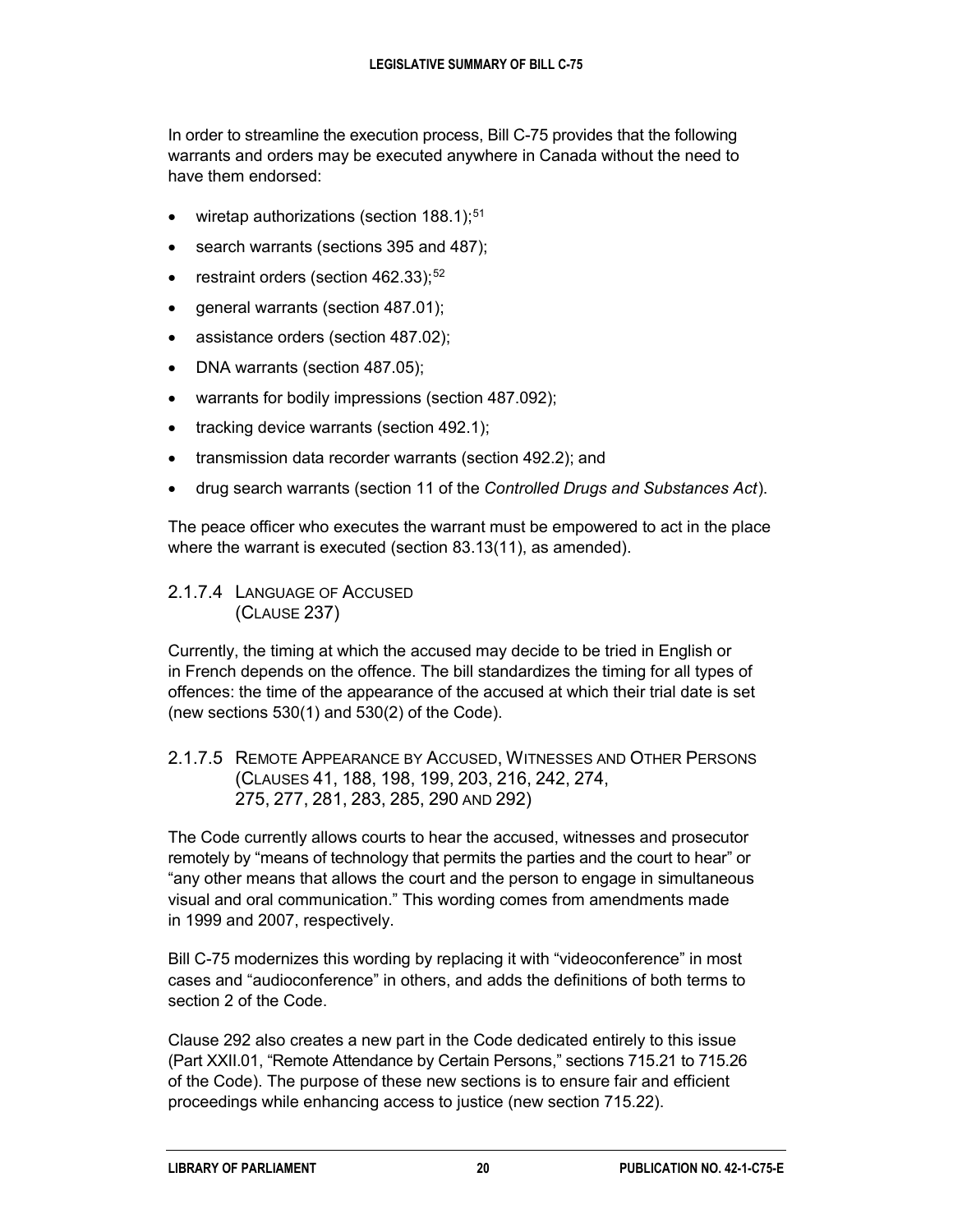New Part XXII.01 begins by establishing that the general rule in criminal matters is that individuals are to appear in person (new section 715.21). However, the Code provides for the use of videoconferences and audioconferences. Part XXII.01 sets out general rules allowing the accused, the judge and participants to attend the proceeding remotely. Remote witness testimony is addressed in sections 714.1 to 714.8 of the Code (amended by clause 290).

When deciding to authorize the use of telecommunication as part of the proceeding, the judge must consider a list of factors, such as the following (new sections 715.23, 715.25 and 715.26):

- the person's location;
- the nature of the anticipated evidence;
- the costs that would be incurred by appearing in person;
- the nature and seriousness of the offence; and
- the accused's right to a fair and public hearing.

This last factor will probably be the one most argued before the court to ensure that the rights of the accused to cross-examine witnesses and to communicate with counsel are preserved.

If the accused is in prison and does not have access to legal advice, the court shall be satisfied that the accused understands the proceedings and that the accused's decisions are voluntary (new section 715.24).

The bill provides rules elsewhere in the Code specifically governing the use of videoconferences for certain proceedings, such as hearings related to orders for taking DNA samples of offenders (clauses 198 and 199), appearances (clause 216), trials (clauses 274 and 275) and appeals (clause 281).

#### 2.1.7.6 ADMISSION IN EVIDENCE OF ROUTINE POLICE EVIDENCE BY AFFIDAVIT (FORMER CLAUSE 278 AND **CLAUSE** 291)

Had it not been removed from the bill further to the amendments adopted by the House of Commons, former clause 278 would have introduced new section 657.01 in the Code to allow "routine police evidence, if otherwise admissible through testimony, to be received in evidence by affidavit or solemn declaration of a police officer." Routine police evidence was defined in new section 657.01(7). Had it not been removed, this new provision would have allowed judges to require (upon request or on the judge's own motion) the police officer to appear in court for the purposes of examination or cross-examination.

Clause 291 introduces new section 715.01 to allow in evidence the transcript of testimony given by a police officer, in the presence of an accused, during a voir dire or preliminary inquiry. The judge may require the police officer to appear in court for the purposes of examination or cross-examination.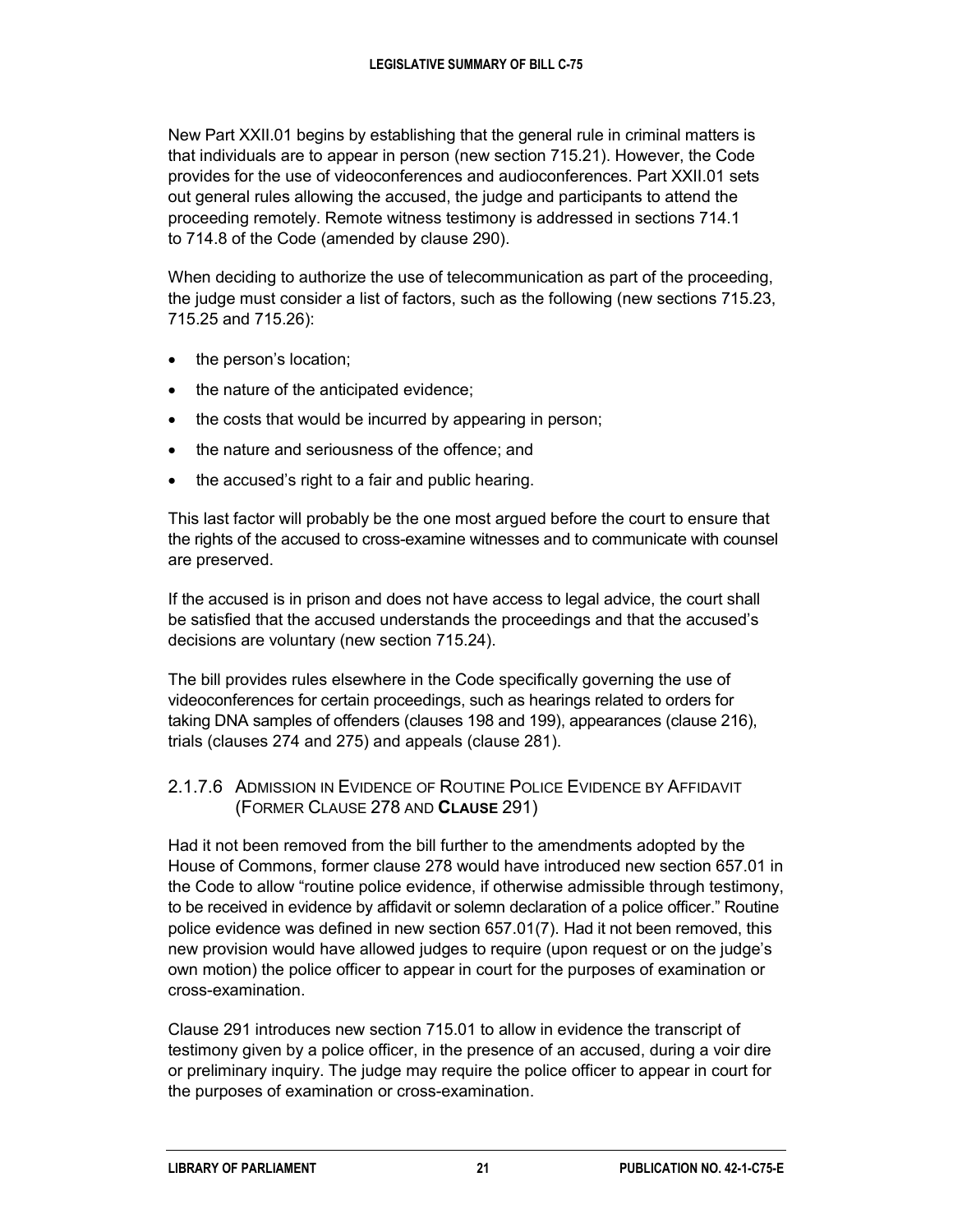# 2.1.8 VICTIM SURCHARGE

**In its first reading version, Bill C-75 reproduced** the proposed amendments **to the existing victim surcharge regime that were contained** in Bill C-28, An Act to amend the Criminal Code (victim surcharge).<sup>[53](#page-32-12)</sup> However, between the introduction **of Bill C-75 on 29 March 2018 and the date on which it received Royal Assent on 21 June 2019, the Supreme Court of Canada, on 14 December 2018, issued its decision in** *R. v. Boudreault***, [54](#page-32-13) striking down the existing victim surcharge regime as unconstitutional. This required adjusting the proposed amendments to bring the victim surcharge regime into compliance with the ruling.[55](#page-32-14)**

The victim surcharge is a monetary amount imposed by sentencing courts on offenders at the time of sentencing. It is automatically added to any other penalty ordered by the court when an offender is discharged (section 730 of the Code) or when the offender is convicted of an offence under the Code or under the *Controlled Drugs and Substances Act*.

These provisions amend the Code with respect to victim surcharges in order to:

- reinstate judicial discretion by allowing an exemption **or allowing the court to order that the amount be reduced if it is satisfied** that the payment of the victim surcharge would cause undue hardship **to the offender (as this type of hardship is defined in new section 737(2.2) of the Code) or that the victim surcharge would be disproportionate to the gravity of the offence or the degree of responsibility of the offender (new section 737(2.1))**; and
- require the court to provide reasons for the exercise of its discretion to grant an exception to the surcharge (new section 737(**2.4**)).

#### 2.1.9 UNCONSTITUTIONAL PROVISIONS

Several clauses of Bill C-75 reproduce the proposed amendments in Bill C-39, An Act to amend the Criminal Code (unconstitutional provisions) and to make consequential amendments to other Acts,<sup>[56](#page-33-0)</sup> which itself reproduced the proposed amendments in Bill C-32, An Act related to the repeal of section 159 of the Criminal Code.<sup>[57](#page-33-1)</sup> Table 3 is a concordance table identifying the various provisions of the three bills.

| <b>Bill C-75</b>  | <b>Bill C-39</b>                | Bill C-32 |
|-------------------|---------------------------------|-----------|
|                   | Amendments to the Criminal Code |           |
| Clause 4(2)       | Clause 1                        | Clause 2  |
| Clause 51         | Clause 2                        | Clause 3  |
| Clause 53         | Clause 3                        | Clause 4  |
| Clause 54         | Clause 4                        | Clause 1  |
| Clause 55         | Clause 5                        | Clause 5  |
| Clause 60         | Clause 6                        |           |
| Clause 62         | Clause 7                        |           |
| Clauses 77 and 78 | Clauses 8 and 9                 |           |

Table 3 – Concordance Table, Bills C-75, C-39 and C-32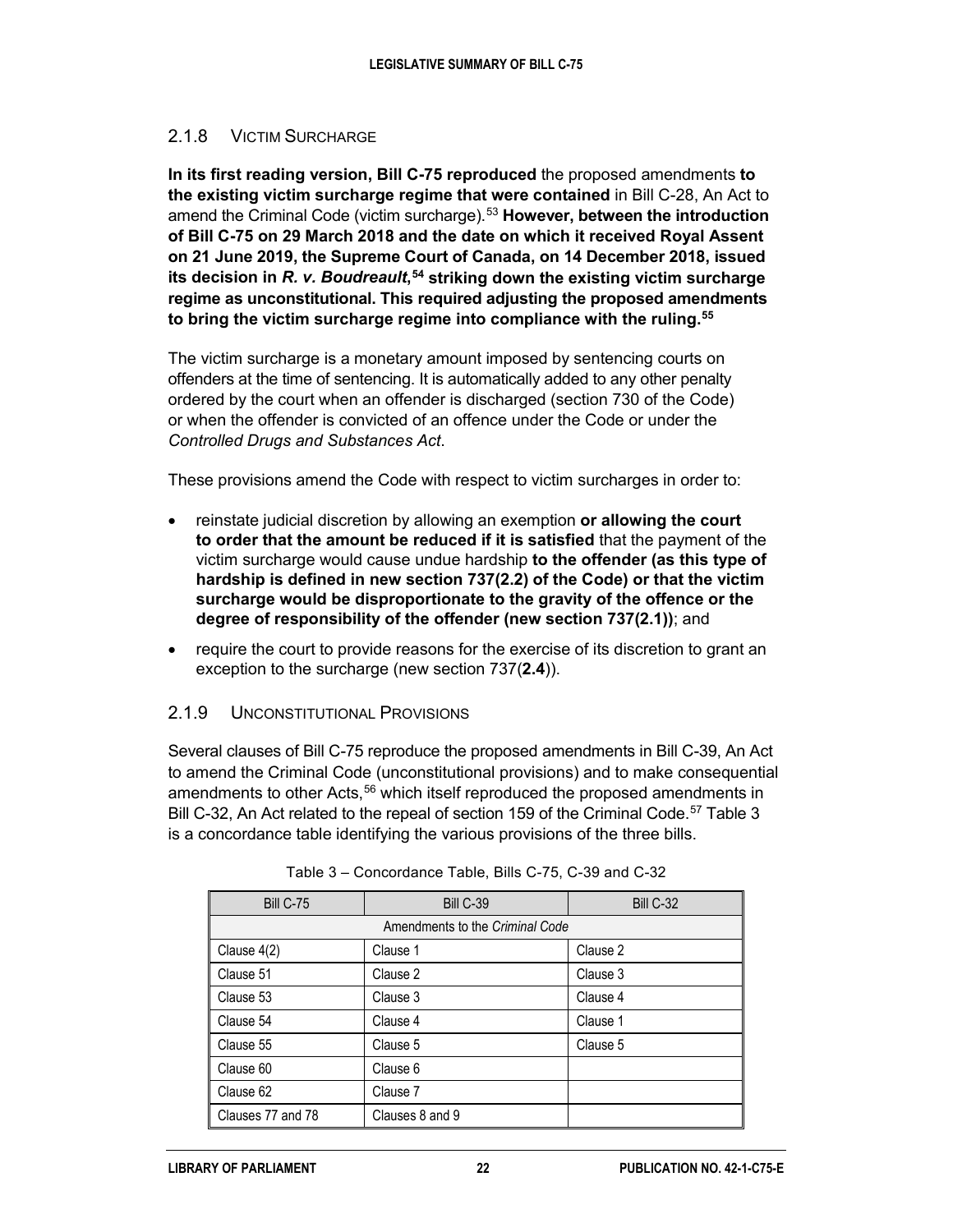| <b>Bill C-75</b>                                          | <b>Bill C-39</b>  | Bill C-32         |  |
|-----------------------------------------------------------|-------------------|-------------------|--|
| Clause 89                                                 | Clause 10         |                   |  |
| Clauses 98 to 102                                         | Clauses 11 to 15  | Clauses 6 to 10   |  |
| Clause 111                                                | Clause 16         |                   |  |
| Clauses 189 and 190                                       | Clauses 17 and 18 | Clauses 11 and 12 |  |
| Clause 202                                                | Clause 19         |                   |  |
| Clause 295*                                               | Clause 20         |                   |  |
| Clause 320                                                | Clause 21         | Clause 13         |  |
| Amendments to the Corrections and Conditional Release Act |                   |                   |  |
| Clauses 394 and 395                                       | Clauses 22 and 23 | Clauses 14 and 15 |  |
| Amendments to the Youth Criminal Justice Act              |                   |                   |  |
| Clause 383                                                | Clause 24         | Clause 16         |  |

Note: \* Clause 295 of Bill C-75 does not reproduce the same wording as was proposed in clause 20 of Bill C-39, but rather the wording proposed in clause 66 of Bill C-51.

Source: Table prepared by the authors using information obtained from the bills.

These provisions amend the Code to remove passages and repeal provisions that have been ruled unconstitutional by the Supreme Court of Canada, as well as a provision that has been ruled unconstitutional by four provincial courts of appeal. In addition, the bill makes consequential amendments to the *Corrections and Conditional Release Act* and the YCJA.

In response to these appeal court decisions, Bill C-75 repeals or amends the following provisions of the Code:

- section 159 (anal intercourse), found unconstitutional in *R. v. C.M.*,<sup>[58](#page-33-2)</sup> in 1995, and *R. c. Roy*, [59](#page-33-3) in 1998;
- section 179(1)(b) (vagrancy), found unconstitutional in *R. v. Heywood*, [60](#page-33-4) in 1994 – further to an amendment adopted by the House of Commons Standing Committee on Justice and Human Rights, section 179 is repealed in its entirety;
- section 181 (spreading false news), found unconstitutional in *R. v. Zundel*, [61](#page-33-5) in 1992;
- section 229(c) (unlawful object murder), which was found unconstitutional in *R. v. Martineau*, [62](#page-33-6) in 1990;
- section 230 (murder in the commission of offences), found unconstitutional in *R. v. Martineau*;
- sections  $258(1)(c)$  and  $258(1)(d)$  (impaired driving presumption of accuracy and of identity of breath or blood samples), parts of which were found unconstitutional in *R. v. St-Onge Lamoureux*, [63](#page-33-7) in 2012;
- section 287 (abortion), found unconstitutional in *R. v. Morgentaler*, [64](#page-33-8) in 1988; and
- section 719(3.1) (credit for time spent in pre-sentence custody when determining a sentence), part of which was found unconstitutional in *R. v. Safarzadeh-Markhali*, [65](#page-33-9) in 2016.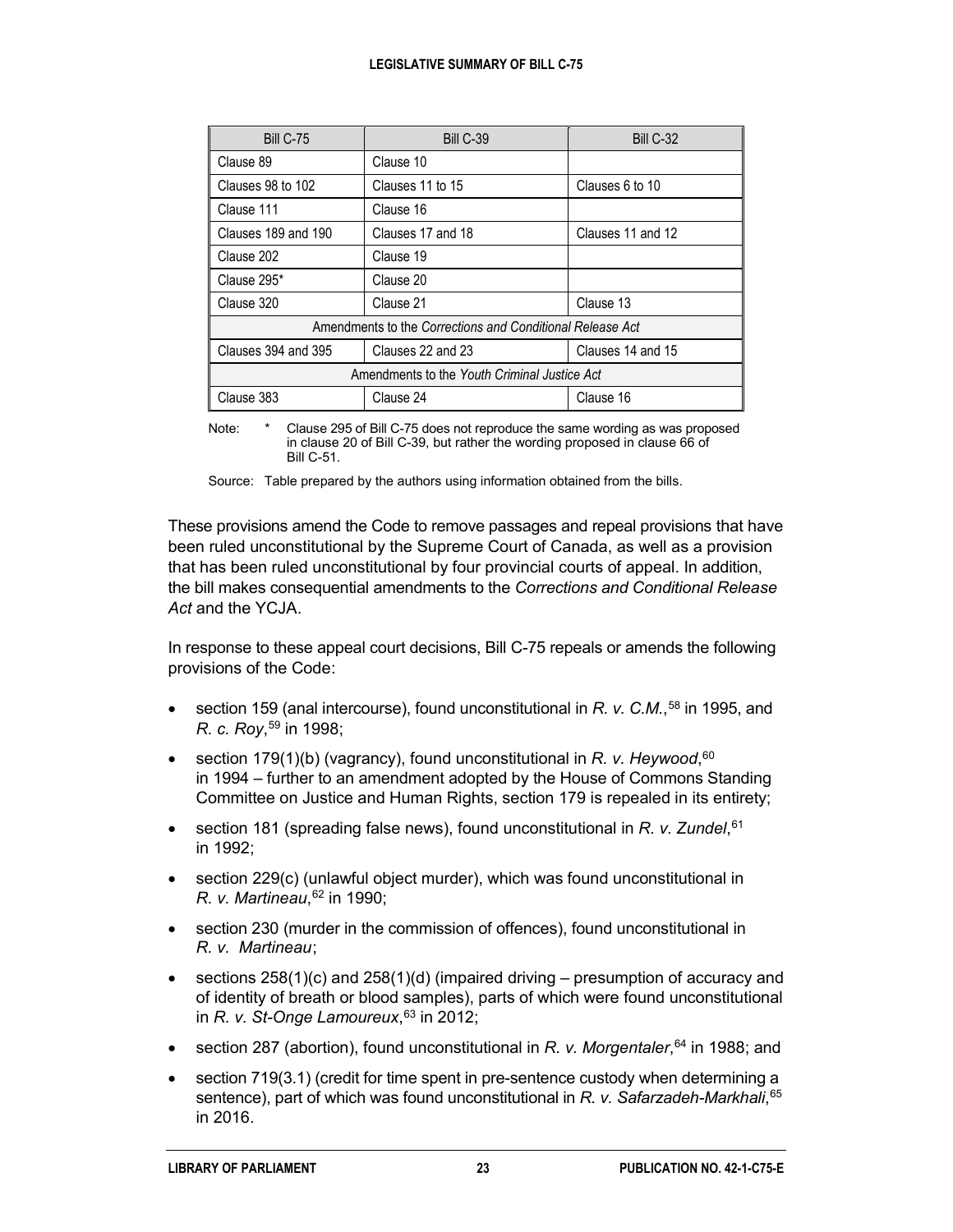These amendments are necessary because it is not enough for the courts to declare a law to be inconsistent with the Charter for it to be removed from the statute books; amending or repealing a federal law can only be done through an Act of Parliament. One of the basic foundations of the rule of law is that laws be "clear, publicized, [and] stable." $66$  The public should feel confident that the law as stated in the Code, whether online or in a printed version, is current, valid law.

#### 2.2 AMENDMENTS TO THE *YOUTH CRIMINAL JUSTICE ACT* (CLAUSES 361 TO 384)

2.2.1 ADMINISTRATION OF JUSTICE OFFENCES (CLAUSES 361 TO 363 AND 372)

Sections 4 to 12 of the *Youth Criminal Justice Act* (YCJA) provide measures that police officers and Crown prosecutors may take instead of instituting legal proceedings. These extrajudicial measures may involve taking no further action, issuing a warning or administering a caution, or referring the young person to a program in the community or an extrajudicial sanctions program.

Under the YCJA, whenever a young person has committed a non-violent offence and has not previously been convicted of an offence, it is *presumed* that extrajudicial measures are an appropriate response to hold the young person accountable.

Bill C-75 goes further in cases of administration of justice offences. When a young person who committed an offence under section 137 of the YCJA (failure to comply with sentence or disposition) or section 496 of the Code (failure to comply with a summons, notice, promise or order), extrajudicial measures are *deemed* to be adequate, with exceptions (new section 4.1 of the YCJA).

In cases where charges are withdrawn, dismissed or stayed with respect to primary offences, the Attorney General must decide whether to proceed with the prosecution of charges pending for administration of justice offences (i.e., charges laid under sections 145(2) to 145(5) of the Code (new section 24.1 of the YCJA)).

Lastly, the bill limits the circumstances in which a custodial sentence may be imposed for an administration of justice offence. It adds the requirement that in committing the offence in question, the young person must have caused harm, or risk of harm, to the safety of the public (new section 39(1)(b) of the YCJA).

# 2.2.2 FACTORS TO BE CONSIDERED WHEN IMPOSING CONDITIONS (CLAUSES 368, 371 AND 373 TO 375)

The bill states that a judge imposing certain conditions (e.g., not to communicate with a certain individual or not to consume drugs or alcohol) in respect of bail or as part of a youth sentence must consider certain factors, such as whether the young person will reasonably be able to comply with the condition (new sections  $29(1)(c)$  and  $38(2)(e.1)(ii)$ of the YCJA).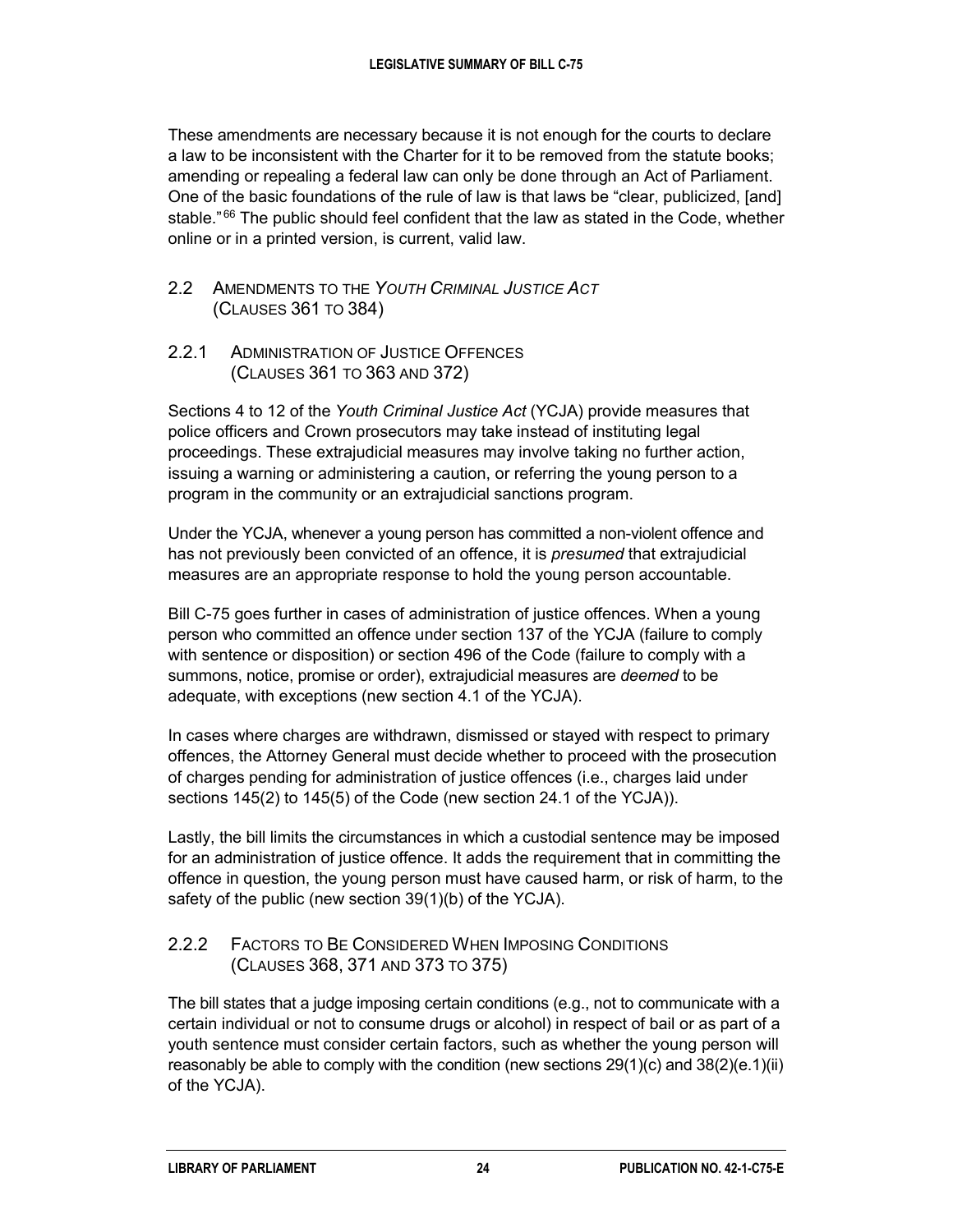In the case of a youth sentence, the condition must also promote the young person's rehabilitation and reintegration into society, as well as the long-term protection of the public (new section 38(2)(e.1)(i) of the YCJA).

2.2.3 ADULT SENTENCES (CLAUSE 376)

In 2012, the *Safe Streets and Communities Act* [67](#page-33-11) required the Attorney General to consider whether it would be appropriate to make an application for an order that a young person is liable to an adult sentence if the young person committed a "serious violent offence" and was 14 years of age or older at the time of the offence (section 64(1.1) of the YCJA). Clause 376 of Bill C-75 removes this requirement.

2.2.4 PUBLICATION OF THE NAMES OF YOUNG PERSONS (CLAUSES 377 AND 379)

The *Safe Streets and Communities Act* also reversed the burden of proof (from the young person to the Attorney General) regarding the publication ban. Therefore, the onus of satisfying the court that the ban should be lifted is on the Attorney General when an application has been made to have the young person liable to an adult sentence for certain offences (section 75 of the YCJA).

Clauses 377 and 379 of Bill C-75 remove the option of lifting the publication ban in this case.

2.3 AMENDMENT TO *AN ACT TO AMEND THE CRIMINAL CODE (EXPLOITATION AND TRAFFICKING IN PERSONS)* (CLAUSE 386)

Clause 386 of Bill C-75 reproduces the proposed amendments in Bill C-38, An Act to amend An Act to amend the Criminal Code (exploitation and trafficking in persons).<sup>[68](#page-33-12)</sup> Thus, Bill C-75 implements most of the provisions contained in former Bill C-452, An Act to amend the Criminal Code (exploitation and trafficking in persons), a private member's bill introduced in the House of Commons on 16 October 2012 by Maria Mourani, MP. Bill C-452 received Royal Assent in June 2015 and was, as a result, enacted as *An Act to amend the Criminal Code (exploitation and trafficking in persons)*, [69](#page-33-13) but it has not yet been brought into force.

In an effort to bolster the Code provisions dealing with trafficking in persons, Bill C-75 brings into force (on different dates) the provisions of the former Bill C-452 that:

- create a presumption with respect to the exploitation of one person by another, easing the burden of proof for prosecutors (will come into force on the day Bill C-75 receives Royal Assent);
- add the offence of trafficking in persons to the list of offences to which the reverse onus forfeiture of proceeds of crime provisions apply (will come into force on the day Bill C-75 receives Royal Assent); and
- create a consecutive sentencing regime (will come into force on a day to be fixed by order of the Governor in Council).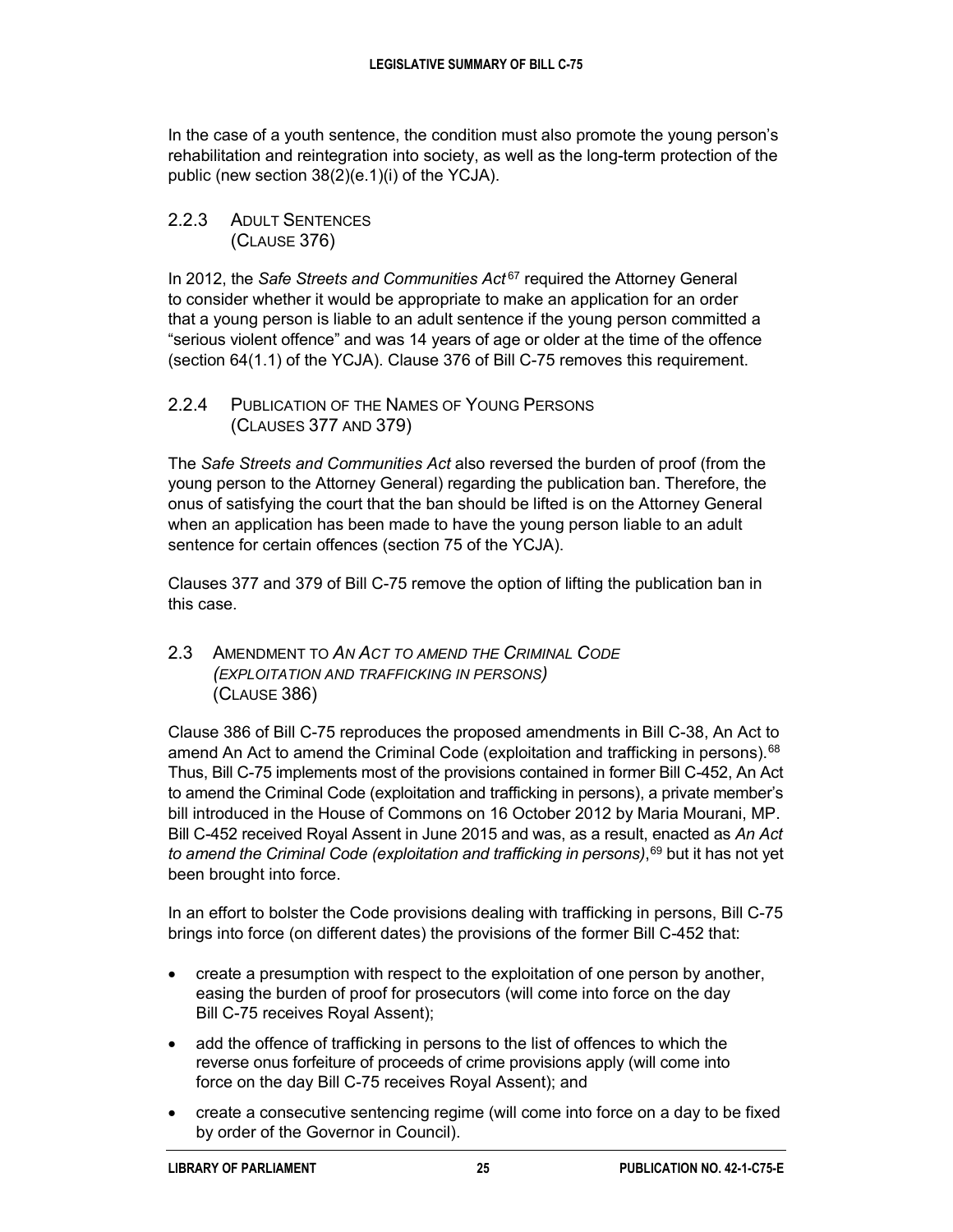# 2.4 COMING INTO FORCE (CLAUSES 405 TO 407)

The bill sets four coming into force dates: upon Royal Assent of the bill, and on the 30<sup>th</sup>, 90<sup>th</sup> and 180<sup>th</sup> days after Royal Assent. Table 4 presents these different coming into force dates.

| Date Coming into Force                   | Provisions                                                                                                                                                                                                                                                                                                                                                                                                                                                                                                                                                                                                                               |
|------------------------------------------|------------------------------------------------------------------------------------------------------------------------------------------------------------------------------------------------------------------------------------------------------------------------------------------------------------------------------------------------------------------------------------------------------------------------------------------------------------------------------------------------------------------------------------------------------------------------------------------------------------------------------------------|
| Upon Royal Assent                        | Clauses 4(2), 51, 53, 54, 55(1), 60, 62, 63.1, 69.1, 69.2, 73, 77, 78,<br>89, 98-102, 111, 189, 190, 202, 251.1, 320, 354-360.1, 383, 384,<br>386, 394, 395                                                                                                                                                                                                                                                                                                                                                                                                                                                                              |
| 30 <sup>th</sup> day after Royal Assent  | Clauses 278, 301, 314                                                                                                                                                                                                                                                                                                                                                                                                                                                                                                                                                                                                                    |
| 90 <sup>th</sup> day after Royal Assent  | Clauses 1(1), 1(2), 2, 3, 4(1), 6–23, 25–29, 33–46, 48–50, 52, 55(2),<br>56-59, 61, 63, 64-69, 70-72, 74-76, 79-88, 90, 92-97, 103-110,<br>112-156, 157(1), 158-181, 183-186, 187(2), 188, 191-201, 203-<br>208, 216, 225(2), 237-244, 245(1)-245(3), 246, 247, 250, 251, 252,<br>253, 254(1), 254(4), 254(5), 255(1), 255(2), 255(4), 255(5), 256-259,<br>260(1), 261-263, 265, 267-275, 277, 281(1), 281(2), 282-286, 289-<br>294, 298, 299, 302, 305-307, 315-319, 321, 322, 329-333, 334(1),<br>334(2), 336(1), 338–344, 345(1), 346, 347, 348(1), 348(2), 349(1),<br>349(2), 350-353, 370(1), 376-379, 382, 385, 388(1), 399, 400.1 |
| 180 <sup>th</sup> day after Royal Assent | Clauses 1(3), 5, 24, 30-32, 47, 91, 157(2), 182, 187(1), 209-215,<br>217-224, 225(1), 225(3)-225(7), 226-236, 245(4), 248, 249, 254(2),<br>254(3), 255(3), 260(2), 264, 266, 276, 279, 280, 281(3), 281(4), 287,<br>288, 295, 296, 297, 300, 303, 304, 308-313, 323-328, 334(3), 335,<br>336(2), 337, 345(2), 348(3), 349(3), 361-369, 370(2), 371-375, 380,<br>381, 387, 388(2), 389-393, 396-398, 400                                                                                                                                                                                                                                  |

| Table 4 - Coming into Force Dates |  |
|-----------------------------------|--|
|-----------------------------------|--|

Source: Table prepared by the authors using information obtained from Bill C-75.

#### **NOTES**

 $\ddot{ }$ 

- <span id="page-29-0"></span>1. Bill C-75, An Act to amend the Criminal [Code, the Youth Criminal Justice Act and other](http://www.parl.ca/LegisInfo/BillDetails.aspx?billId=9745407&Language=E)  [Acts and to make consequential amendments to other Acts,](http://www.parl.ca/LegisInfo/BillDetails.aspx?billId=9745407&Language=E) 1<sup>st</sup> Session, 42<sup>nd</sup> Parliament **(S.C. 2019, c. 25)**.
- <span id="page-29-1"></span>2. House of Commons, Standing Committee on Justice and Human Rights, *[Twenty-second](http://www.ourcommons.ca/DocumentViewer/en/42-1/JUST/report-22) Report*, 1st Session, 42nd Parliament, 29 October 2018.
- <span id="page-29-2"></span>3. House of Commons, *[Debates](http://www.ourcommons.ca/DocumentViewer/en/42-1/house/sitting-354/hansard)*, 1st Session, 42nd Parliament, 20 November 2018.
- <span id="page-29-3"></span>**4. Senate, Standing Committee on Legal and Constitutional Affairs [LCJC],**  *[Thirty-second](https://sencanada.ca/en/Committees/report/75873/42-1) Report***, 1st Session, 42nd Parliament, 4 June 2019.**
- <span id="page-29-4"></span>**5. House of Commons,** *[Debates](https://www.ourcommons.ca/DocumentViewer/en/42-1/house/sitting-435/hansard#Int-10714429)***, 1st Session, 42nd Parliament, 17 June 2019, 2150.**
- <span id="page-29-5"></span>6. Department of Justice, *Charter Statement – Bill [C-75: An Act to Amend the Criminal](http://www.justice.gc.ca/eng/csj-sjc/pl/charter-charte/c75.html) Code, [Youth Criminal Justice Act and other Acts and to make consequential amendments to](http://www.justice.gc.ca/eng/csj-sjc/pl/charter-charte/c75.html)  [other Acts](http://www.justice.gc.ca/eng/csj-sjc/pl/charter-charte/c75.html)*, 29 March 2018.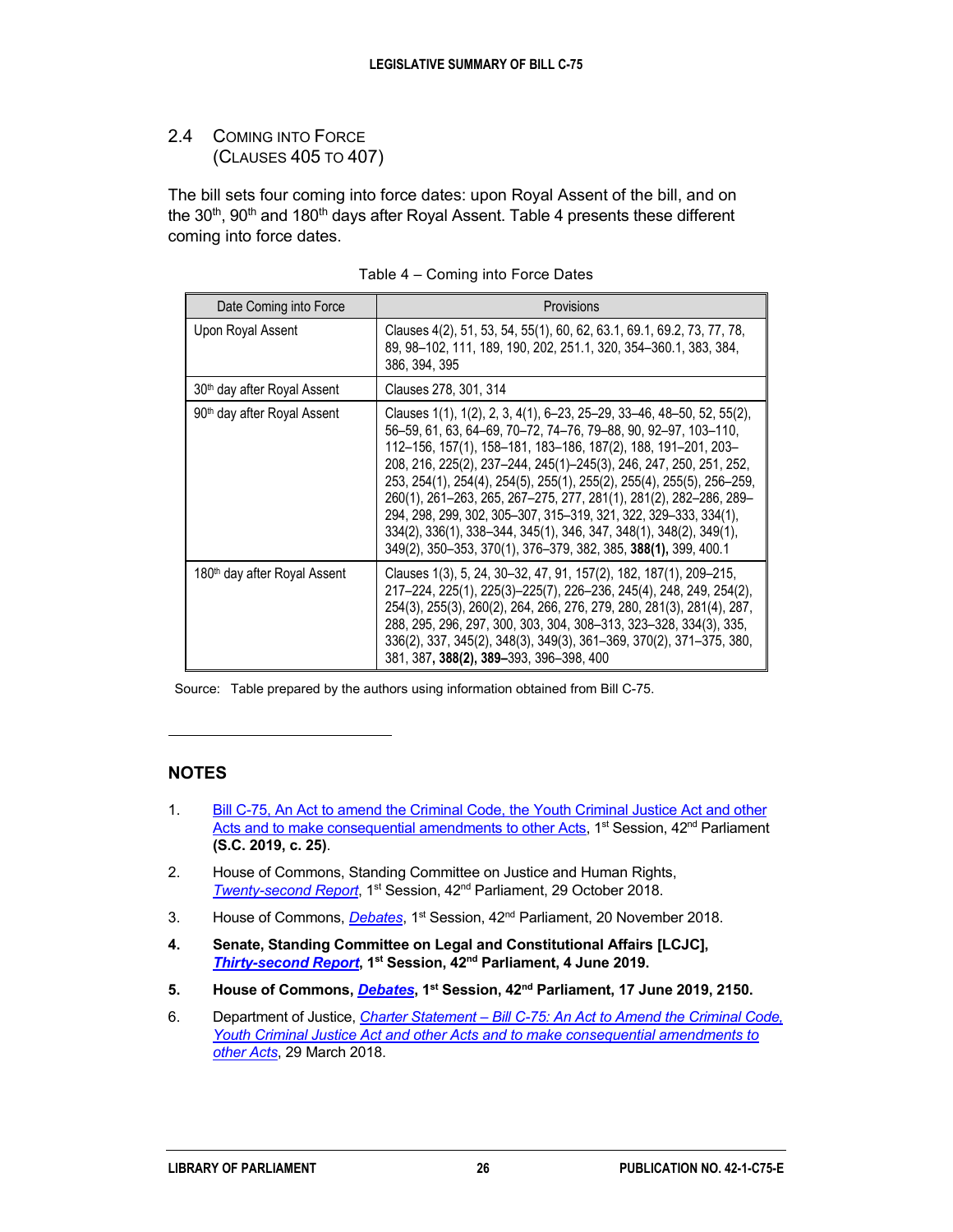- <span id="page-30-0"></span>7. *[R. v. Jordan](https://scc-csc.lexum.com/scc-csc/scc-csc/en/item/16057/index.do)*, 2016 SCC 27; and *[R. v. Cody](https://scc-csc.lexum.com/scc-csc/scc-csc/en/item/16693/index.do)*, 2017 SCC 31. For more information, see Maxime Charron-Tousignant, *[Unreasonable Delays in Criminal Trials: the Impact](https://hillnotes.ca/2017/12/11/unreasonable-delays-in-criminal-trials-the-impact-of-the-jordan-decision/)  of [the Jordan Decision](https://hillnotes.ca/2017/12/11/unreasonable-delays-in-criminal-trials-the-impact-of-the-jordan-decision/)*, HillNotes, Library of Parliament, 11 December 2017; and Maxime Charron-Tousignant, *[Unreasonable Delays in Criminal Trials: New Legal](https://hillnotes.ca/2016/08/17/unreasonable-delays-in-criminal-trials-new-legal-framework/)  [Framework](https://hillnotes.ca/2016/08/17/unreasonable-delays-in-criminal-trials-new-legal-framework/)*, HillNotes, Library of Parliament, 17 August 2016.
- <span id="page-30-1"></span>8. LCJC, *[Delaying Justice Is Denying Justice: An Urgent Need to Address Lengthy](https://sencanada.ca/content/sen/committee/421/LCJC/reports/Court_Delays_Final_Report_e.pdf)  Court [Delays in Canada](https://sencanada.ca/content/sen/committee/421/LCJC/reports/Court_Delays_Final_Report_e.pdf)*, Final Report, June 2017.
- <span id="page-30-2"></span>9. Department of Justice Canada, ["Canada tables legislation to modernize the criminal](https://www.canada.ca/en/department-justice/news/2018/03/modernizing-the-criminal-justice-system-and-reduce-court-delays.html)  [justice system and reduce court delays,](https://www.canada.ca/en/department-justice/news/2018/03/modernizing-the-criminal-justice-system-and-reduce-court-delays.html)" News release, 29 March 2018.
- <span id="page-30-3"></span>10. *[Youth Criminal Justice Act](http://www.laws-lois.justice.gc.ca/eng/acts/Y-1.5/index.html)*, S.C. 2002, c. 1.
- <span id="page-30-4"></span>11. Department of Justice (2018), *Charter Statement*.
- <span id="page-30-5"></span>**12. For more details, see section 2.1.8 of this Legislative Summary.**
- <span id="page-30-6"></span>13. New clauses 69.1 and 69.2, as well as amended clause 73 of Bill C-75 (and to a lesser extent, new clause 63.1 and amended clauses 102, 190 and 251 of Bill C-75) repeal or amend the common bawdy-house provisions and offences found mainly in sections 197(1), 210 and 211 of the Code. Over the past few decades, these offences have been increasingly restricted, particularly since *[R. v. Labaye](https://scc-csc.lexum.com/scc-csc/scc-csc/en/item/2263/index.do)*, 2005 SCC 80 and *[Canada \(Attorney General\) v. Bedford](https://scc-csc.lexum.com/scc-csc/scc-csc/en/item/13389/index.do)*, 2013 SCC 72 were rendered.
- <span id="page-30-7"></span>14. *[R. v. Hynes](https://scc-csc.lexum.com/scc-csc/scc-csc/en/item/1923/index.do)*, 2001 SCC 82, para. 30.
- <span id="page-30-8"></span>15. Ashley Maxwell, ["Adult criminal court processing times, Canada,](https://www150.statcan.gc.ca/n1/pub/85-002-x/2018001/article/54900-eng.htm) 2015/2016," *Juristat*, Catalogue no. 85-002-X, Canadian Centre for Justice Statistics, Statistics Canada, 13 February 2018. As Maxwell indicates in endnote 5, there are limits to these statistics:

[Integrated Criminal Court Survey] data are currently not able to distinguish between preliminary inquiries which are scheduled and held, as opposed to those which may be scheduled, but are not held. For example, an accused's court appearance may have initially been for a preliminary inquiry, however the accused decides to plead guilty before the preliminary inquiry takes place.

The author also notes (in endnote 19) that the number of preliminary inquiries may be underestimated in provinces and territories that do not report superior court data (Prince Edward Island, Ontario, Manitoba, Saskatchewan and Nunavut).

- <span id="page-30-9"></span>16. *R. v. Jordan*, para. 140.
- <span id="page-30-10"></span>17. Department of Justice, *[Reducing Delays and Modernizing the Criminal Justice System](https://www.justice.gc.ca/eng/cj-jp/redu/index.html)*.
- <span id="page-30-11"></span>18. LCJC (2017), Priority recommendation 11, p. 8; and *Ibid*., Recommendation 7, p. 48.
- <span id="page-30-12"></span>19. *[Criminal Law Amendment Act,](http://laws-lois.justice.gc.ca/eng/AnnualStatutes/2002_13/FullText.html) 2001*, S.C. 2002, c. 13.
- <span id="page-30-13"></span>20. For more information, see Department of Justice, *[Family Violence Laws](http://www.justice.gc.ca/eng/cj-jp/fv-vf/laws-lois.html)*.
- <span id="page-30-14"></span>21. *Ibid*.
- <span id="page-30-15"></span>22. See "Section 3: Police-reported intimate partner violence," in Marta Burczycka and Shana Conroy, ["Family violence in Canada: A statistical profile,](https://www150.statcan.gc.ca/n1/pub/85-002-x/2018001/article/54893-eng.htm) 2016," *Juristat*, Catalogue no. 85-002-X, Canadian Centre for Justice Statistics, Statistics Canada, 17 January 2018.
- <span id="page-30-16"></span>23. The definitions of "spouse" and "common-law partner" in section 718.2(a)(ii) (aggravating circumstances) had been broadened by some courts to include ex-spouses and ex–common-law partners in some instances (*[Cook c. R.](http://canlii.ca/t/272l4)*, 2009 QCCA 2423, paras. 74–85; *[R. v. Pakoo](http://canlii.ca/t/1j2c2)*, 2004 MBCA 157; and *[R. v. Denkers](http://canlii.ca/t/6k0b)*, 1994 CanLII 2660 (ON CA)) and non-cohabitating intimate partners (*[R. v. McLeod](http://canlii.ca/t/511b)*, 2003 CanLII 4393 (ON CA)), paras. 12–17.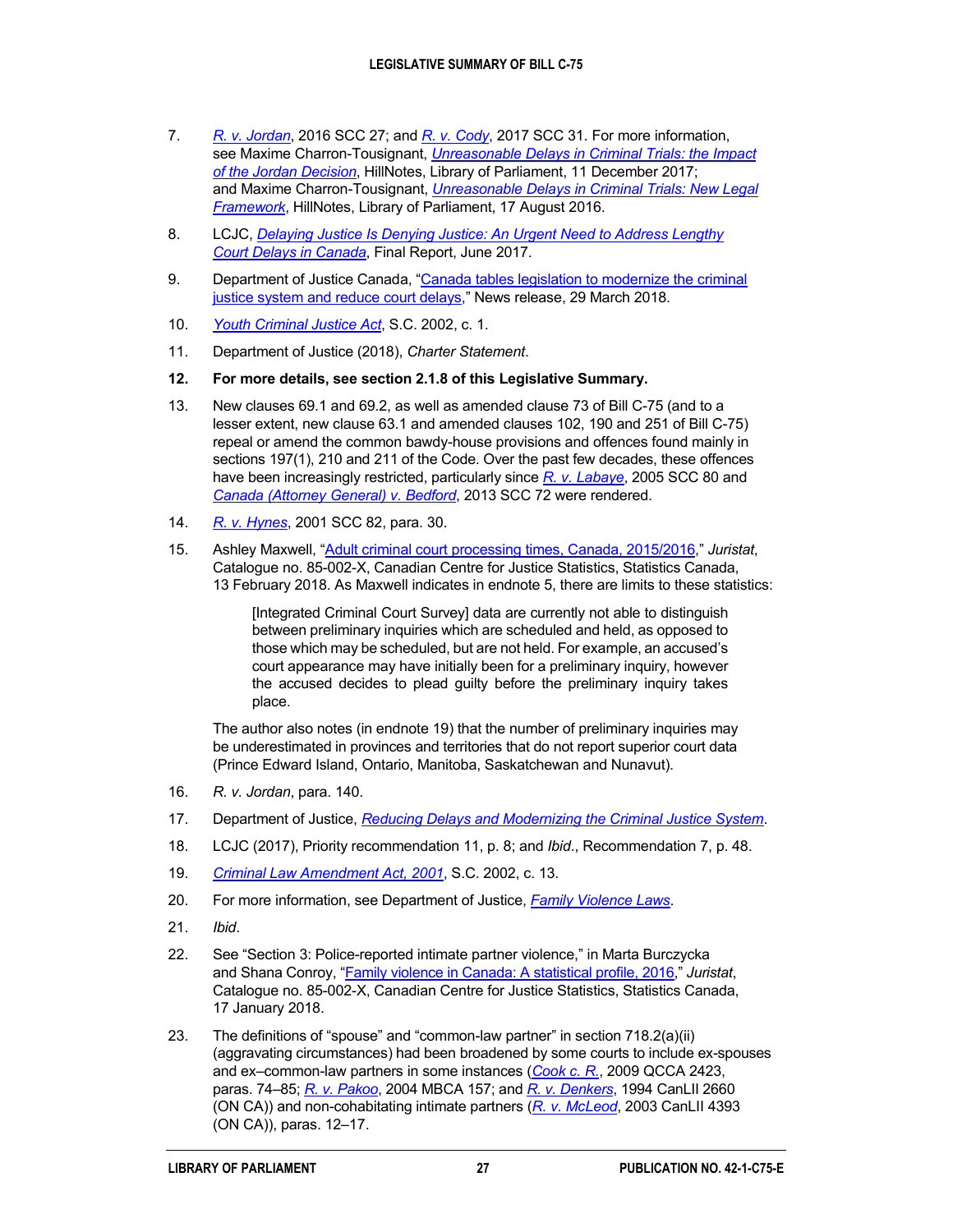- <span id="page-31-0"></span>**24. House of Commons (17 June 2019), 2205; National Inquiry into Missing and Murdered Indigenous Women and Girls,** *[Reclaiming Power and Place: The Final](https://www.mmiwg-ffada.ca/wp-content/uploads/2019/06/Final_Report_Vol_1b.pdf)  [Report of the National Inquiry into Missing and Murdered Indigenous Women](https://www.mmiwg-ffada.ca/wp-content/uploads/2019/06/Final_Report_Vol_1b.pdf)  and [Girls](https://www.mmiwg-ffada.ca/wp-content/uploads/2019/06/Final_Report_Vol_1b.pdf)***, Vol. 1b, Ottawa, 2019; and** *[R. v. Barton](https://scc-csc.lexum.com/scc-csc/scc-csc/en/item/17800/index.do)***, 2019 SCC 33.**
- <span id="page-31-1"></span>25. *[Canadian Charter of Rights and Freedoms](http://laws-lois.justice.gc.ca/eng/Const/page-15.html)*, Part I of the *Constitution Act, 1982*, being Schedule B to the *Canada Act 1982* (U.K.), 1982, c. 11.
- <span id="page-31-2"></span>26. *Criminal Code*, s. 503(2).
- <span id="page-31-3"></span>27. *Criminal Code*, ss. 515(6), 515(11) and 522. The Supreme Court examined the constitutionality of the reverse onus provision regarding drug trafficking in *R. v. [Pearson](https://scc-csc.lexum.com/scc-csc/scc-csc/en/item/940/index.do)*, [1992] 3 SCR 665.
- <span id="page-31-4"></span>28. According to the distribution of legislative powers in Canada's Constitution, the federal legislature has authority over the "Criminal Law, except the Constitution of Courts of Criminal Jurisdiction, but including the Procedure in Criminal Matters," and the provincial legislatures have authority over the "Administration of Justice in the Province, including the Constitution, Maintenance, and Organization of Provincial Courts, both of Civil and of Criminal Jurisdiction, and including Procedure in Civil Matters in those Courts." See *[Constitution Act,](http://laws-lois.justice.gc.ca/eng/Const/page-1.html) 1867*, 30 & 31 Victoria, c. 3 (U.K.), ss. 91(27) and 92(14).
- <span id="page-31-5"></span>29. The seven provinces and territories (and their remand populations as a proportion of total custodial populations) are as follows: Alberta (70%), Ontario (67%), Manitoba (66%), Yukon (62%), British Columbia (61%), Nova Scotia (58%) and the Northwest Territories (51%). See Julie Reitano, ["Adult correctional statistics in Canada,](https://www.statcan.gc.ca/pub/85-002-x/2017001/article/14700-eng.htm) 2015/2016," *Juristat*, Catalogue no. 85-002-X, Canadian Centre for Justice Statistics, Statistics Canada.
- <span id="page-31-6"></span>30. See, for example, Abby Deshman and Nicole Myers, *[Set Up to Fail: Bail and](https://ccla.org/dev/v5/_doc/CCLA_set_up_to_fail.pdf)  the [Revolving Door of Pre-trial Detention](https://ccla.org/dev/v5/_doc/CCLA_set_up_to_fail.pdf)*, Canadian Civil Liberties Association and Education Trust, July 2014; and *Bail Reform Act*, S.C. 1970-71-72, c. 37.
- <span id="page-31-7"></span>31. Cheryl Marie Webster, *["Broken Bail" in Canada: How We Might Go About Fixing It](http://crs.parl.gc.ca/ContentProxy/Document.aspx?ObjectId=17034029)*, Department of Justice Canada, Research and Statistics Division, June 2015, p. 6.
- <span id="page-31-8"></span>32. *Ibid*., p. 12.
- <span id="page-31-9"></span>33. LCJC (2017), Recommendation 31, p. 138.
- <span id="page-31-10"></span>34. Department of Justice (2018), *Charter Statement*.
- <span id="page-31-11"></span>35. The interpretation of this provision has been appealed to the Supreme Court of Canada in *[Corey Lee James Myers v. Her Majesty the Queen](https://www.scc-csc.ca/case-dossier/info/sum-som-eng.aspx?cas=37869)*, SCC, No. 37869, was heard on 18 October 2018, and is currently pending.
- <span id="page-31-12"></span>36. For a list of offences against the administration of justice under the *Criminal Code* that are included in the Uniform Crime Reporting Survey and the Integrated Criminal Court Survey, see Marta Burczycka and Christopher Munch, "Trends in offences against the [administration of justice,"](https://www150.statcan.gc.ca/n1/pub/85-002-x/2015001/article/14233-eng.htm) *Juristat*, Catalogue no. 85-002-X, Canadian Centre for Justice Statistics, Statistics Canada, 15 October 2015, Appendices 1 and 2.
- <span id="page-31-13"></span>37. Ashley Maxwell (2018), "Table 6: Charges completed in adult criminal provincial court, by [type of offence and decision, Canada,](https://www150.statcan.gc.ca/n1/pub/85-002-x/2018001/article/54900/tbl/tbl06-eng.htm) 2015/2016."
- <span id="page-31-14"></span>38. Ashley Maxwell, ["Adult criminal court statistics in Canada,](http://www.statcan.gc.ca/pub/85-002-x/2017001/article/14699-eng.pdf) 2014/2015," *Juristat*, Catalogue no. 85-002-X, Canadian Centre for Justice Statistics, Statistics Canada, 21 February 2017, p. 6.
- <span id="page-31-15"></span>39. LCJC (2017), p. 1.
- <span id="page-31-16"></span>40. *Ibid*., Priority recommendation 6, p. 4; and *Ibid*., Recommendation 33, p. 141.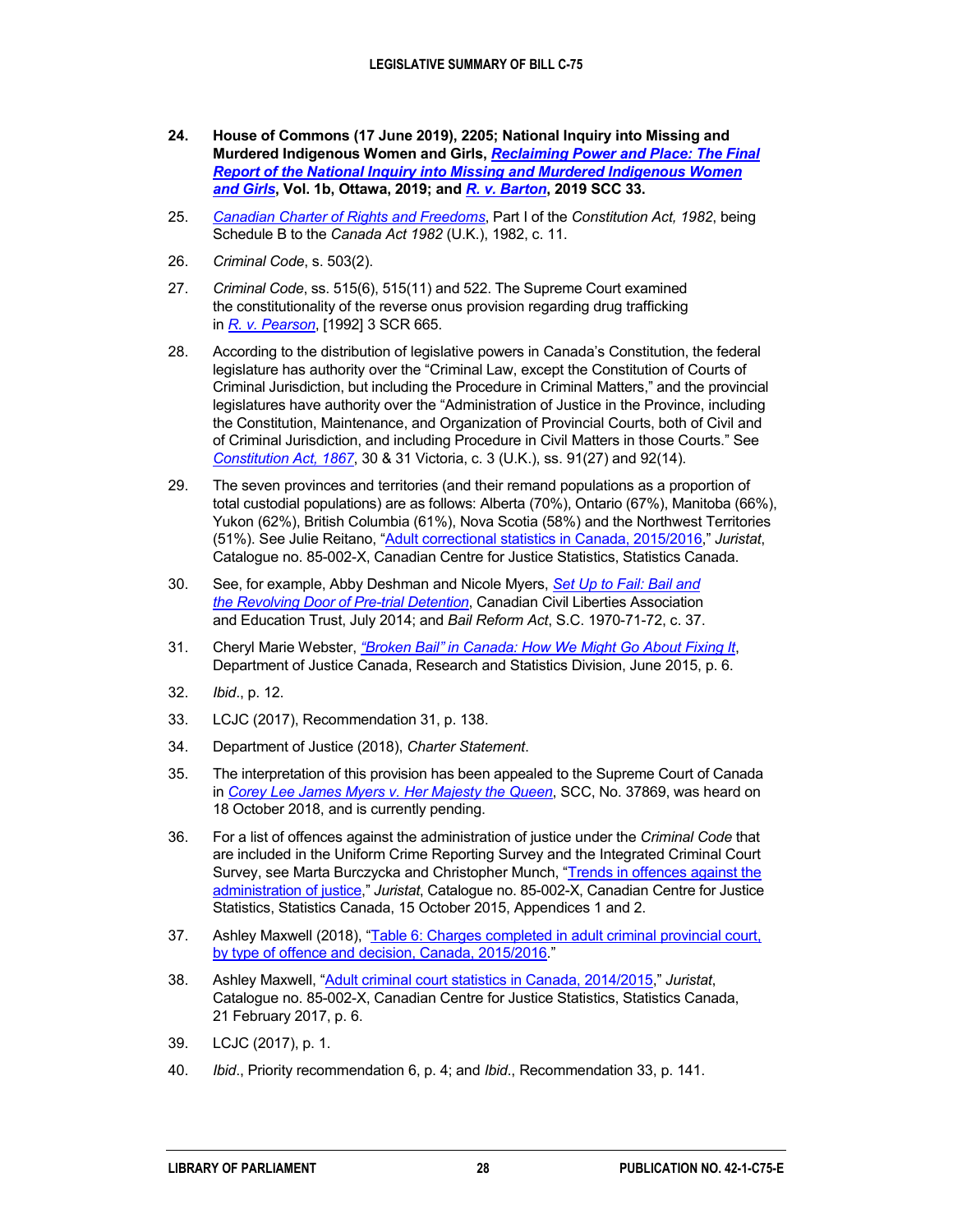- <span id="page-32-0"></span>41. See, for example, ["The problems with jury selection, explained,"](https://www.macleans.ca/uncategorized/the-problems-with-jury-selection-explained/) *Maclean's*, Video segment; Geordon Omand, ["Les proches du jeune Colten Boushie rencontrent](https://www.ledevoir.com/politique/canada/519999/les-proches-du-jeune-colten-boushie-rencontrent-des-ministres-a-ottawa)  des [ministres à Ottawa,](https://www.ledevoir.com/politique/canada/519999/les-proches-du-jeune-colten-boushie-rencontrent-des-ministres-a-ottawa)" *Le Devoir* [Montréal], 6 March 2018; Joe Friesen, "Government [proposes changes to jury-selection process after the Colten Boushie case,"](https://www.theglobeandmail.com/canada/article-government-proposes-changes-to-jury-selection-process-after-the-colten/) *Globe and Mail*, 29 March 2018; The Canadian Press, ["After all-white jury acquits farmer](http://nationalpost.com/news/canada/liberals-set-to-reform-jury-selection-process-following-colten-boushie-case)  [who shot Colten Boushie, Liberals expected to overhaul selection system,](http://nationalpost.com/news/canada/liberals-set-to-reform-jury-selection-process-following-colten-boushie-case)" *National Post*, Video segment, 29 March 2018; Chris Purdy, The Canadian Press, ["Gerald Stanley](http://nationalpost.com/news/canada/experts-renew-call-for-challenge-changes-jury-lists-with-more-indigenous-names)  [acquittal: What are peremptory challenges and why are they so controversial?,](http://nationalpost.com/news/canada/experts-renew-call-for-challenge-changes-jury-lists-with-more-indigenous-names)" *National Post*, 9 February 2018; and Bill Graveland, The Canadian Press, "'We're going to fight back': Rallies across Canada following shooting death acquittal," *Hamilton Spectator*, 10 February 2018.
- <span id="page-32-1"></span>42. *[R. v. Sherratt](https://scc-csc.lexum.com/scc-csc/scc-csc/en/item/734/index.do)*, [1991] 1 SCR 509.
- <span id="page-32-2"></span>43. In addition to those included in this document, see Law Reform Commission of Canada, *The Jury in Criminal Trials*, Working Paper 27, Ottawa, 1980.
- <span id="page-32-3"></span>44. Government of Manitoba, ["Chapter](http://www.ajic.mb.ca/volumel/chapter9.html#9) 9 – Juries," in *The Justice System and Aboriginal People*, Report of the Aboriginal Justice Inquiry of Manitoba, 1991.
- <span id="page-32-4"></span>45. Frank Iacobucci, *First [Nations Representation on Ontario Juries](https://www.attorneygeneral.jus.gov.on.ca/english/about/pubs/iacobucci/First_Nations_Representation_Ontario_Juries.html)*, Report of the Independent Review Conducted by the Honourable Frank Iacobucci, February 2013, Recommendation 15.
- <span id="page-32-5"></span>46. *R. v. Jordan*, para. 139.
- <span id="page-32-6"></span>47. LCJC (2017), p. 5.
- <span id="page-32-7"></span>48. *Ibid*., Recommendation 13, p. 83.
- <span id="page-32-8"></span>49. For further information, see Department of Justice, ["Guiding Principles For Effective](http://www.justice.gc.ca/eng/rp-pr/csj-sjc/esc-cde/eff/toc-tdm.html)  Case [Management,](http://www.justice.gc.ca/eng/rp-pr/csj-sjc/esc-cde/eff/toc-tdm.html)" *Justice Efficiencies and Access to the Justice System*.
- <span id="page-32-9"></span>50. A "voir dire" may be described as a trial within a trial. It is a hearing conducted without the jury present to determine the admissibility of evidence, or the competency of a witness or a juror. See, for example, *[Erven v. The Queen](https://scc-csc.lexum.com/scc-csc/scc-csc/en/item/2621/index.do)*, [1979] 1 SCR 926.
- <span id="page-32-10"></span>51. Currently, wiretap authorizations are valid throughout Canada, *except when their execution requires physical entry into or on a property in another province*. In that case, the authorization must be endorsed. Bill C-75 eliminates the endorsement requirement in this case. Once the bill is adopted, wiretap authorizations will be valid throughout Canada *in all cases*.
- <span id="page-32-11"></span>52. Currently, restraint orders are valid throughout Canada, *except when their execution requires physical entry into or on a property in another province*. In that case, the authorization must be endorsed. Bill C-75 eliminates the endorsement requirement in this case. Once the bill is adopted, restraint orders will be valid throughout Canada *in all cases*.
- <span id="page-32-12"></span>53. Bill [C-28, An Act to amend the Criminal](http://www.parl.ca/LegisInfo/BillDetails.aspx?billId=8374778&Language=E) Code (victim surcharge), 1<sup>st</sup> Session, 42nd Parliament. For more information, see Tanya Dupuis, *[Legislative Summary](https://lop.parl.ca/sites/PublicWebsite/default/en_CA/ResearchPublications/LegislativeSummaries/421C28E)  of Bill [C-28: An Act to amend the Criminal](https://lop.parl.ca/sites/PublicWebsite/default/en_CA/ResearchPublications/LegislativeSummaries/421C28E) Code (victim surcharge)*, Publication no. 42-1-C28-E, Parliamentary Information and Research Service, Library of Parliament, Ottawa, 25 July 2017.
- <span id="page-32-13"></span>**54.** *[R. v. Boudreault](https://scc-csc.lexum.com/scc-csc/scc-csc/en/item/17416/index.do)***, 2018 SCC 58.**
- <span id="page-32-14"></span>**55. For the amendments proposed by the Standing Senate Committee on Legal and Constitutional Affairs, see LCJC (4 June 2019), para. 8.**